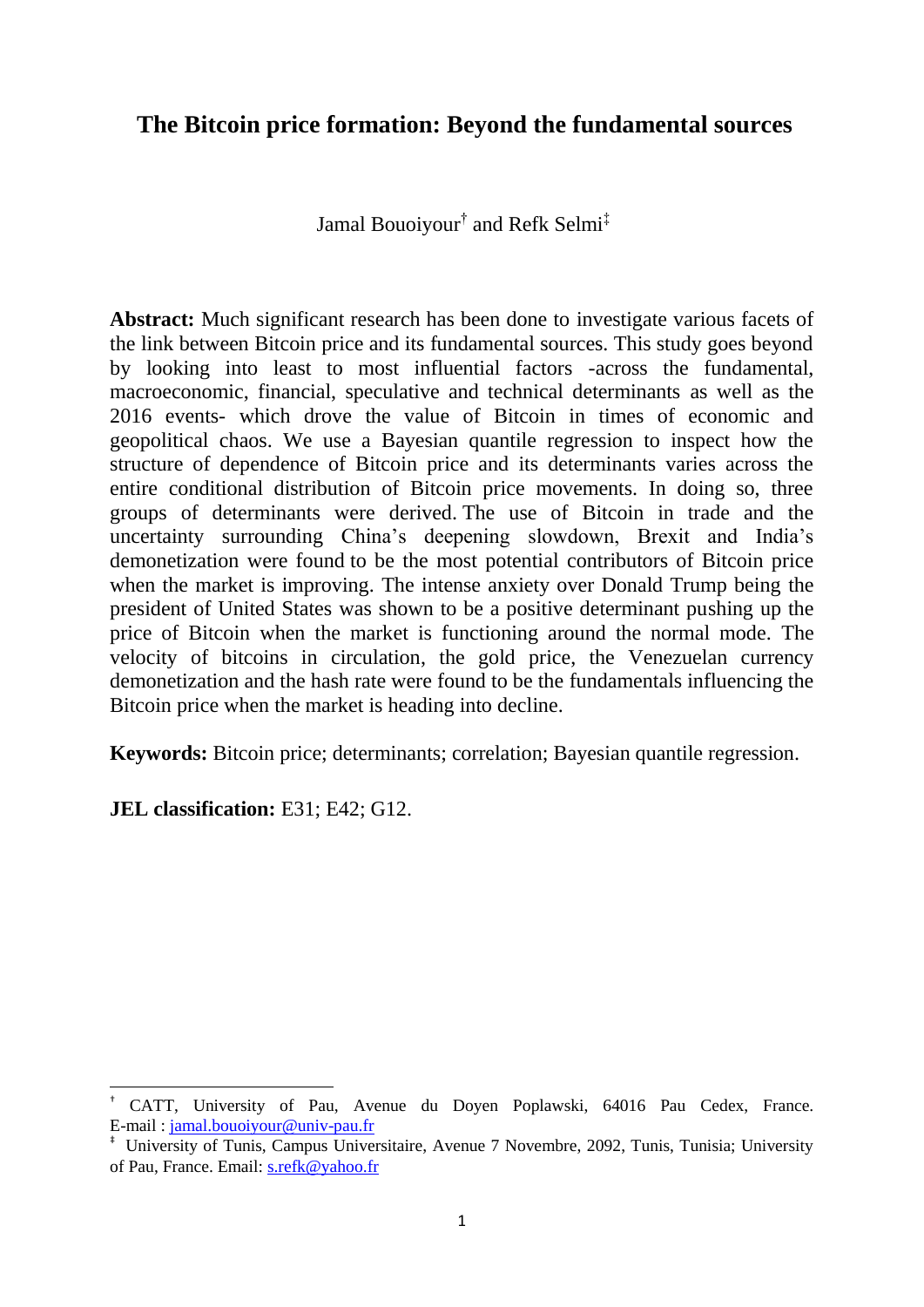# **1. Introduction**

2016 was an eventful year. The two bastions of Anglo-Saxon capitalist democracy- the United Kingdom and the United States- have witnessed political earthquakes in the form of Brexit and the Trump's win in US presidential elections. Add to this the China economic slowdown that makes a bigger dent in the global economic outlook. Uncertainties will still be greater in 2017. In particular, the political issues will be omnipresent: important electoral events are scheduled to occur in Europe in 2017, including France, Germany and Netherlands, which may have a significant impact on the European political and economic lines for the coming years, without overlooking the Brexit consequences. Once Article 50 is triggered, and with the process of the United Kingdom's withdrawal from the European Union, the new European governments will develop their own negotiating strategies in the face of British demands. Because investing needs few unknowns, less uncertainty, visibility and trust, there is bountiful evidence that the increased fears over the results of presidential elections and doubt about the direction of future policies will make financial markets very volatile. This has led to a trend towards questioning the effectiveness of standard economic and financial structures which govern the conventional monetary and financial system. Here, the digital currency (in particular, Bitcoin) is leading the charge by providing a completely decentralized secure alternative to fiat currencies during times of economic and geopolitical upheaval. Bitcoin –which lives outside the confines of a single country's politics– currently profited from the increased uncertainty and the loss of faith in the stability of banking system and future economic security.

Although Bitcoin has been frequently discussed on various financial blogs and even mainstream financial media, the research community remains focused on the currency's safety and legal issues as well as the macroeconomic and financial aspects. However, the discussion about the Bitcoin response to the global uncertainties is still relatively sparse. Throughout this study, we tackle the price of the Bitcoin from a large perspective; we focus on the determinants of the price fluctuations in turbulent times, ranging from fundamental, speculative and technical sources to the 2016 events. While the determinants Bitcoin price have generated extensive debates over the last years (Buchholz et al. 2012; Kristoufek 2013; Bouoiyour and Selmi 2015; Ciaian et al. 2016, Bouri et al. 2017, etc.), most analyses ignore the fact that the impact of independent variables could fluctuate throughout the distribution of Bitcoin price. Although commonly applied regressions focus on the mean, deviations from the regression line can greatly affect the fit of the ordinary least squares (OLS). Median estimators and more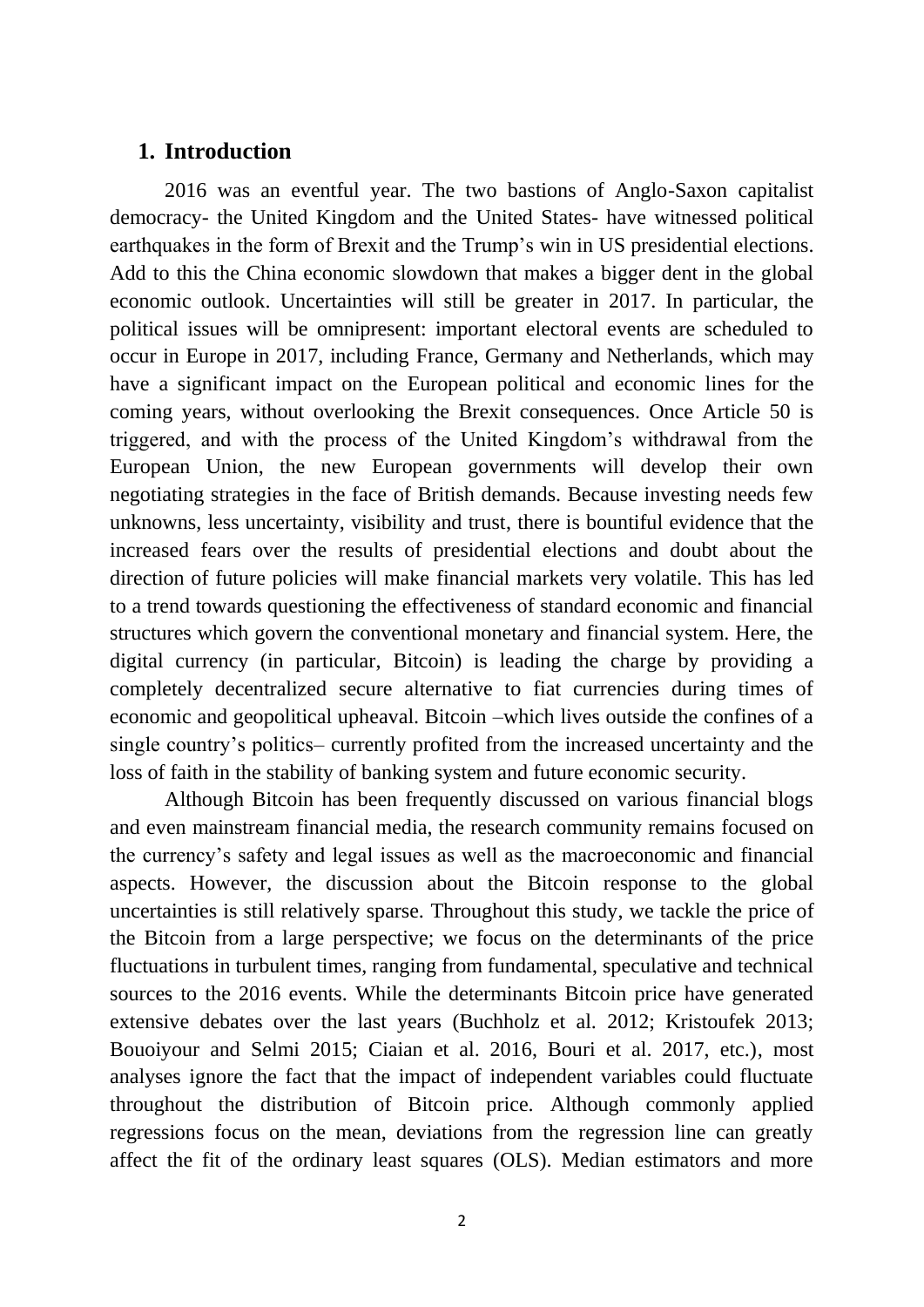general quantile estimators are generally less impacted by outlying observations in the response variable conditional on the covariates (Koenker and Bassett 1978; Konker 2005). Further, it is important to recognize that covariates can have an influence on the dispersion of the response variable as well as its location (i.e., heteroskedasticity).When this occurs, quantile regression unlike the OLS or the mean regression provides a more flexibility of covariate effects. While the traditional frequentists' approach to quantile regression has been largely used around asymptotic theories, not much research has been developed under the Bayesian framework (Kottas and Gelfand 2001). This paper seeks to address this matter by using Bayesian quantile regression (BQR). The use Bayesian quantile regression is based on at least four novelties. First, such regressions provide detailed and complete explanations of the determinants of Bitcoin price fluctuations, as Binder and Coad (2011) noted that the focus on mean effects could distort the relevant coefficient estimates, or might even fail to identify significant relationship. Second, according to Koenker and Hallock (2001), the estimator shows robustness to outliers on the dependent variable, making the quantile regression more efficient than OLS (ordinary least squares) regression in the context of non-normal error terms. Third, it is robust to skewness, heteroscedasticity and misspecification errors as it detects the underlying dependence structure between the examined time series, which could prove to be important as acknowledged that Bitcoin price displays successive ups and downs and thus nonlinear dynamics (Bouoiyour and Selmi 2016). Fourth, the BQR accounts for nonlinearity of the link function, the discontinuity of the loss function and the location and scale restrictions needed for parameter identification. Moreover, the use of quantile regression while controlling for endogeneity bias constitutes another contribution of this study.

The conducted methodology has allowed us to determine the least-to-most influential factors explaining Bitcoin price evolution. In particular, we distinguish three main groups of determinants. A large part of Bitcoin price buoyancy was attributed to the increased usefulness of Bitcoin as a transaction tool, the loss of trust in the Chinese yuan and the great uncertainty surrounding Brexit and India's demonetization at bull regime (upper quantiles). The uncertainty surrounding the Trump's victory in US elections was found to be the determinant surging the price Bitcoin's value at the normal mode (centrally located quantiles). Ultimately, the limited supply, the gold price, the announcement of demonetization in Venezuela and the hash rate were shown to be the driving forces of Bitcoin at bear state (bottom quantiles). These obtained findings highlight the importance of looking beyond the average correlation and the ability of the BQR method to capture the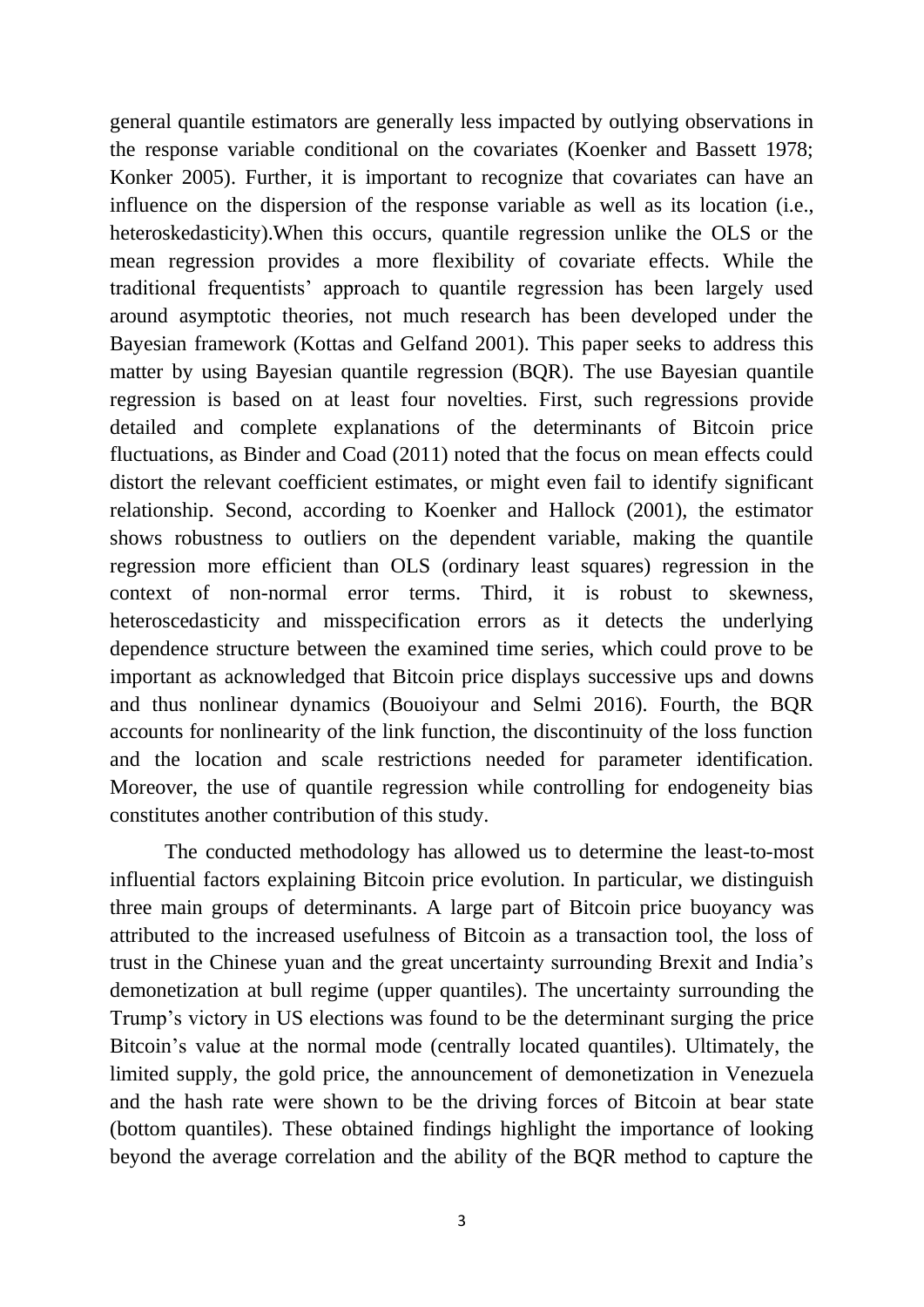salient features in the correlation dynamics between Bitcoin price and its fundamentals.

The remainder of this article is organized as follows: Section 2 includes a brief discussion of Bitcoin determinants. Section 3 describes the data and the conducted methodology, while Section 4 discusses the results. Section 5 controls for endogeneity bias. Finally, Section 6 concludes.

#### **2. The determinants of Bitcoin price**

The past few years have witnessed considerable research concerning the Bitcoin price dynamics, and much has been written on the properties of this digital money. Unlike the fiat currencies (dollar, euro and yuan), Bitcoins are digital coins which are decentralized, not issued by any government or legal entity and not redeemable for gold or any other commodity. Bitcoins rely on cryptographic protocols and a distributed network of users to mint, store, and transfer. Instead, investors perform their business transactions themselves without any intermediary. According to the existing literature (Grinberg 2011; Buchholz et al. 2012; Kristoufek 2013; Bouoiyour and Selmi 2015, Balcilar et al. 2017, among others), Bitcoin price is determined by different factors (i) fundamental, macroeconomic and financial sources, (ii) speculation, and (iii) technical contributors. This study adds to these determinants the potential influence of the 2016 events.

According to Buchholz et al. (2012) and Ciaian et al. (2016), one of the key drivers of Bitcoin price is the interaction between supply and demand on the Bitcoin market. Although demand is primarily driven by its value as a medium of exchange, the supply is determined by the velocity of bitcoins in circulation, which is publicly known and predefined in the long-term. Kristoufek (2013) and Bouoiyour and Selmi (2015) pointed out the potential role of global macroeconomic and financial development -captured by variables such as exchange rates, exchange –trade ratio and gold prices- in determining Bitcoin price evolution. It must be stressed that the impact of macroeconomic and financial indicators on Bitcoin price may work through several channels. Among these channels, one can indicate that favorable macroeconomic and financial conditions may improve the use of Bitcoin in trade and exchanges and thus stimulate its demand which may exert positive influence on Bitcoin's value. Also, a fall in the prices of gold normally perceived in theory as a hedge and safe haven to protect against several risks and to deal with ongoing volatility- may allow Bitcoin price to sustain its climb. If traders and investors lose trust in the yellow metal as a store of value, they may resort to Bitcoin. Recently, various studies argued the valuable role of Bitcoin as a hedge or safe haven (Eisl et al. 2015; Baur et al. 2015; Dyhrberg 2015; Popper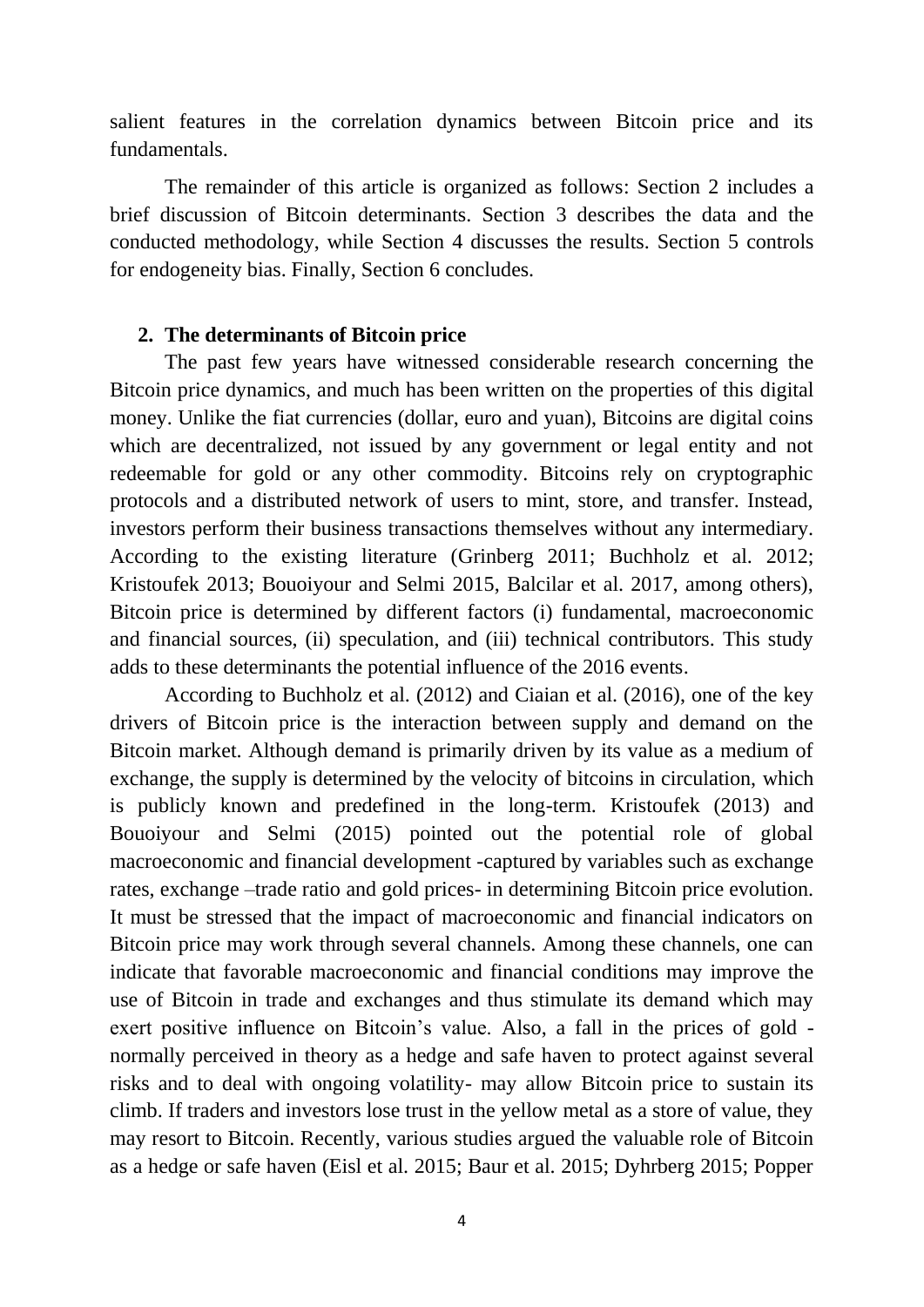2015; Bouri et al. 2016). Bitcoin has been shown to be negatively correlated with stock prices, pointing toward its hedging capabilities. Dyhberg (2015), for example, tested the hedging capabilities of Bitcoin. The study documented that Bitcoin possess hedging characteristics as gold and can be incorporated in a portfolio to mitigate the harmful effects of sudden shocks. Another possible driver of the Bitcoin price is its speculative bahavior. Indeed, a rise in the attention toward this digital currency, accompanied with a way of actually investing in it, leads to an increase in the demand of Bitcoin and then to a surge of its prices. Accordingly, Lee (2014) showed that the alteration of positive and negative news contributed to high Bitcoin price cycles. This means that the attractiveness to Bitcoin via social networking can have a significant impact on Bitcoin price dynamics positively or negatively, depending to the type of news that dominate in the media at a specific time. In this ground, after the announcement of demonetization in India and the devaluation of the Venezuelan bolivar as a reaction to the demonetization government's decision on 11 December 2016, the attention to Bitcoin in India and Venezuela increased markedly, searching an alternative assets (in particular, Bitcoin). Moreover, the emergence of Bitcoin has provided new approaches concerning payments such as the "hash rate". It is an indicator of the processing power of the Bitcoin network. For security goal, the latter must make intensive mathematical operations that lead to an increase in the hash rate itself connected with an increase in cost demands for hardware. This would influence Bitcoin purchasers and then increase the demand of Bitcoin and in turn their prices (Bouoiyour and Selmi 2015). Furthermore, there are claims that events happening on 2016 have a significant impact on Bitcoin price. Some of the extreme price increases in the Bitcoin prices do coincide with dramatic events such as China economic downturn and the deterioration of Yuan<sup>3</sup>, the Brexit vote on 23 June 2016 and the Trump's victory in US presidential elections on 08 November 2016 (see Figure 1).

**.** 

<sup>&</sup>lt;sup>3</sup> As most of the world's Bitcoin is mined and traded in China, it is expected that the current economic downturn will have a positive effect on Bitcoin's value. Analysts claimed that the latest Bitcoin's surge on the start of 2017 was due to choppy Chinese stock markets which were trading lower. The Chinese yuan has also fallen continuously against the US dollar in 2016 which has given a boost to Bitcoin price.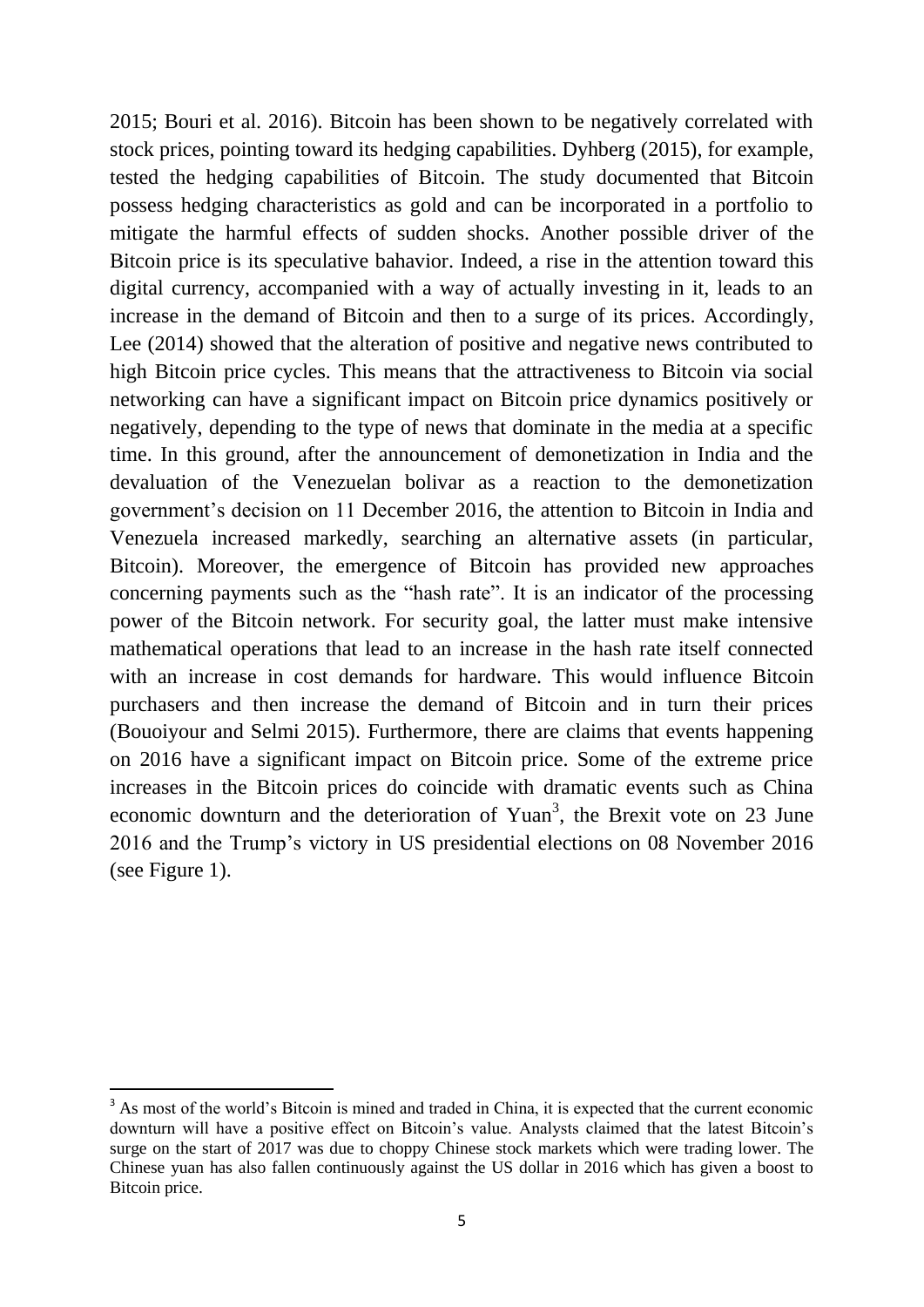*Figure 1. The Bitcoin price fluctuations*



Source: CoinDesk.

# **3. Methodology and data**

We, first, conduct a preliminary analysis aimed at plotting Bitcoin price against its determinants (Figure A, Appendix). We notice that the demand-supply fundamentals (the velocity of Bitcoins in circulation as proxy), the increased usefulness of Bitcoin as a transaction tool (exchange-trade ratio as indicator) and the loss of faith in fiat currencies (in particular, the deterioration of Chinese Yuan), play the lead role in explaining the recent increase in the price of Bitcoin. In fact, the increasing demand for a limited supply of Bitcoin raises cost per unit. As the Chinese currency enters a path of depreciation, investors will consider investing in digital currency that can preserve value and hedge risks. However, the recent Bitcoin price's climb does not appear highly interacted with the gold price fluctuations and the difficulty of processing power network. It is important to add here that the contribution of speculation appears also pronounced. During the last two weeks of December 2016, [Google searches](https://news.bitcoin.com/%E2%80%8Bremittance-countries-bitcoin-searches/) for the keyword "Bitcoin" in India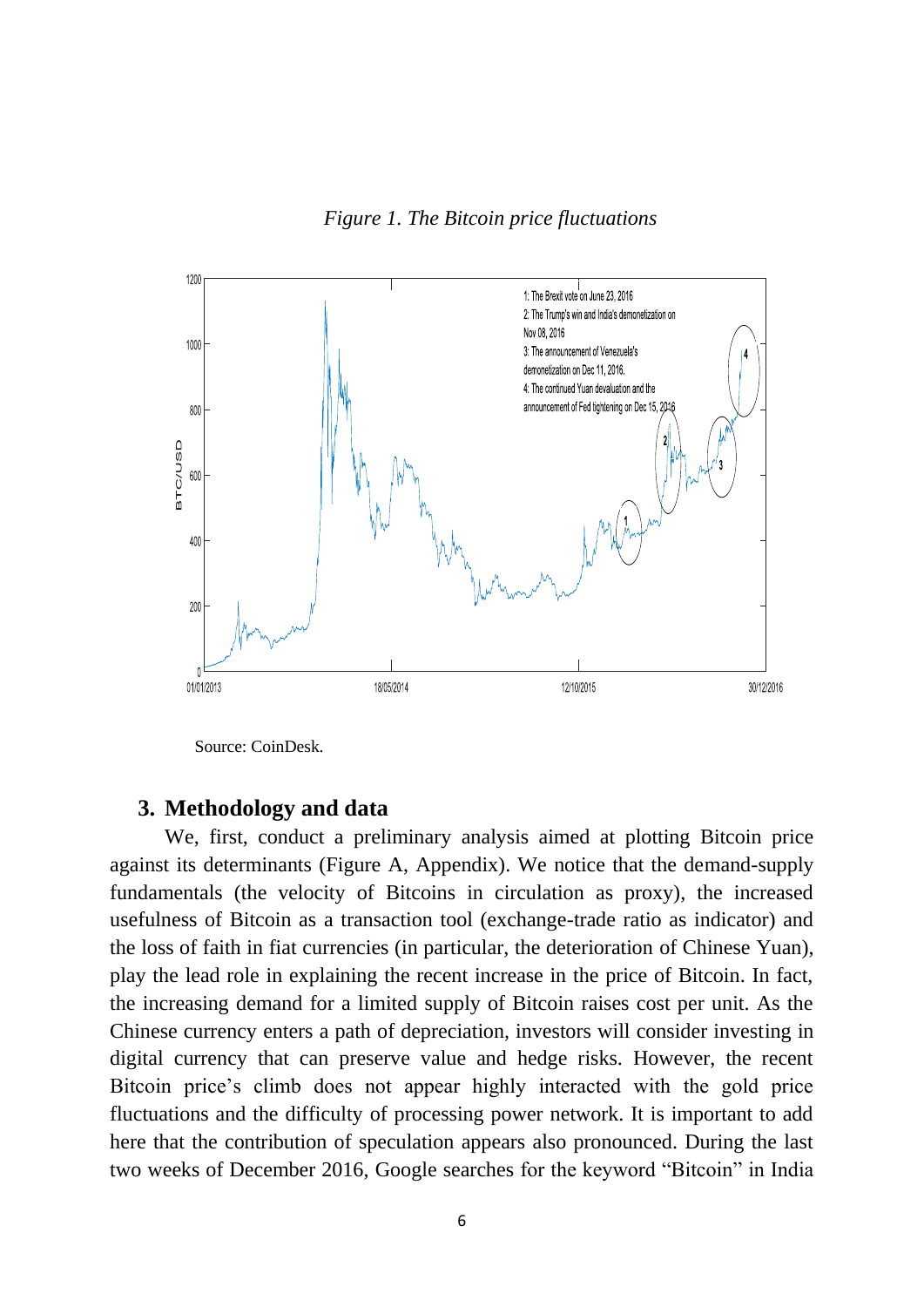and Venezuela rose by approximately 115, 250 and 400 percent, respectively. Venezuelans, for instance, have started to allocate their capital which is rapidly losing value mainly due to the deterioration of the Venezuelan bolivar in Bitcoin mining, to obtain a legitimate currency in Bitcoin to purchase goods internationally. Moreover, the 2016 global instability has directed funds to the Bitcoin market, but to a less extent. Specifically, the uncertainty surrounding the Brexit costs and the Donald Trump triumph have highlighted the Bitcoin glitter as investors look for a hedge or a safe haven.

As a side remark, we shall notice that that the distributions of some variables are broken, while others are less. This means that the average can vary greatly depending on the sample used. Standard linear regression techniques display the average dependence between a set of regressors and the dependent. This provides only a partial view of the focal linkage, as we might be interested in depicting the relation at different points in the conditional distribution ofdependant variable. The estimate of the mean is in this case compromised. It is therefore difficult to model it. Quantile regression (QR) provides this capability (D'Haultfoeuille and Givord 2014). Since the seminal work of Koenker and Bassett (1978), the number of researches on quantile regression raised remarkably. Applications of quantile regression emerge in many research areas, ranging from ecology over genetics to economics and finance. QR continues to be an interesting tool as it accounts for a set of regression curves that differ across distinct quantiles of the conditional distribution of the dependent variable, and then overcomes the various problems that OLS is confronted with. In general, error terms are not constant across a distribution, thereby violating the axiom of homoscedasticity. In fact, the error is assumed to have accurately the same distribution whatever values may be taken by the components of the vector of dependant variable. The latter affects only the location of the conditional distribution of dependant variable, but not its scale. Quantile regression has emerged as a good supplement to ordinary mean regression. As the mean gives an incomplete picture of a single distribution, the regression gives also incomplete picture for a set of distributions. It seems valuable and useful, since it provides a more accurate description of changes than focusing solely on the mean. The upper or lower quantiles of the response variable may depend on the covariates very differently from the center. For better comprehensive analysis on quartile regressions, you can refer to [Koenker \(2005\).](http://biostatistics.oxfordjournals.org/content/11/2/337.full#ref-17) In addition, by concentrating on the mean as a measure of location, informations about the tails of a distribution are lost. Although OLS can be inefficient if the errors are heavily non-normal, QR is more robust to non-normal errors and outliers (Koenker and Bassett 1978; Koenker and Xiao 2002). QR also offers a richer characterization of the data, enabling us to take into account the impact of a covariate on the entire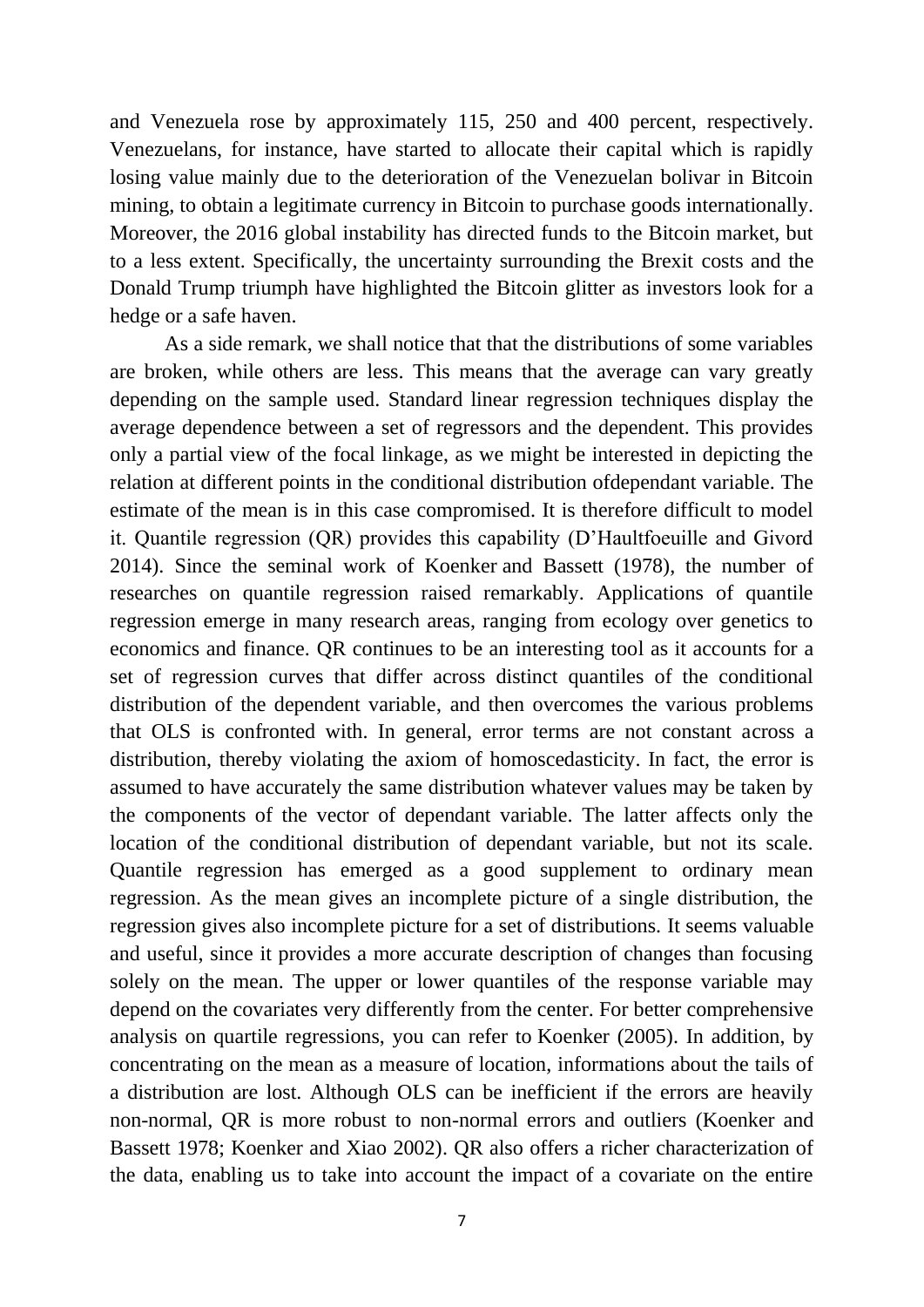distribution of the dependent variable, not merely its conditional mean. Furthermore, OLS is sensitive to extreme outliers, which can distort the findings.

In brief, a QR is suited to determine how evolve time series for all portions of a probability distribution (i.e., slopes from the minimum to the maximum responses). However, some specific features such as skewness, fat-tails, outliers, breaks, truncated-censored data, and heteroskedasticity, can sometimes shadow the nature of the dependence among the variables under study and the covariates, so that the conditional mean would not be the most appropriate statistic to effectively understand the nature of the investigated interdependence. One of the most challenging issues in quantile regression analyses is related to the fact that this model involves minimal assumptions (i.e., the error distribution) that may lead to non-normal errors. A satisfactory inference procedure is difficult to be tackled, since the asymptotic covariance matrix of quantile estimates normally make us an unknown error density function, which cannot be estimated reliably. In a Bayesian quantile regression framework, we can thus efficiently deal with this problem. There exist several studies on quantile regression both in frequentist and Bayesian framework, dealing with parametric and non-parametric approaches. For a detailed review, one can refer for instance to Lum and Gelfand (2012). In this paper, we will conduct a Bayesian approach to quantile regression.

This technique possesses considerable advantages compared to the usual quantile regression estimates. First, Markov Chain Monte Carlo (MCMC) method can be easily carried out to obtain the posterior distributions even in "complex" situations. Second, Bayesian quantile regression performs appropriately when the conditional distribution is not symmetric. Even though quantile regression problem may be resolved by minimizing the objective function, the Bayesian approach to quantile regression must specify precisely likelihood. The asymmetric Laplace (ASL) distribution that prompts equivalence between posterior mode and simple quantile regression estimates has been carried out to construct Bayesian quantile regression model [\(Yu and Moyeed 2001\)](http://biostatistics.oxfordjournals.org/content/11/2/337.full#ref-31). Given this, a specific distributional assumption for the error terms has been defined (Yue and Rue 2011):

$$
y_i = x_i \beta_\tau + \varepsilon_{i\tau}, i = 1,\dots, n \tag{1}
$$

For the  $\tau$ <sup>th</sup> conditional quantile function,  $0 < \tau < 1$ , the  $\hat{\beta}(\tau)$  is called the  $\tau$ <sup>th</sup> regression quantile and defined as a solution to the following problem:

$$
\hat{\beta}(\tau) = \arg\min_{\beta \in \mathfrak{R}} \sum_{i=1}^{n} \rho_{\tau}(y_i - x_i \beta)
$$
\n(2)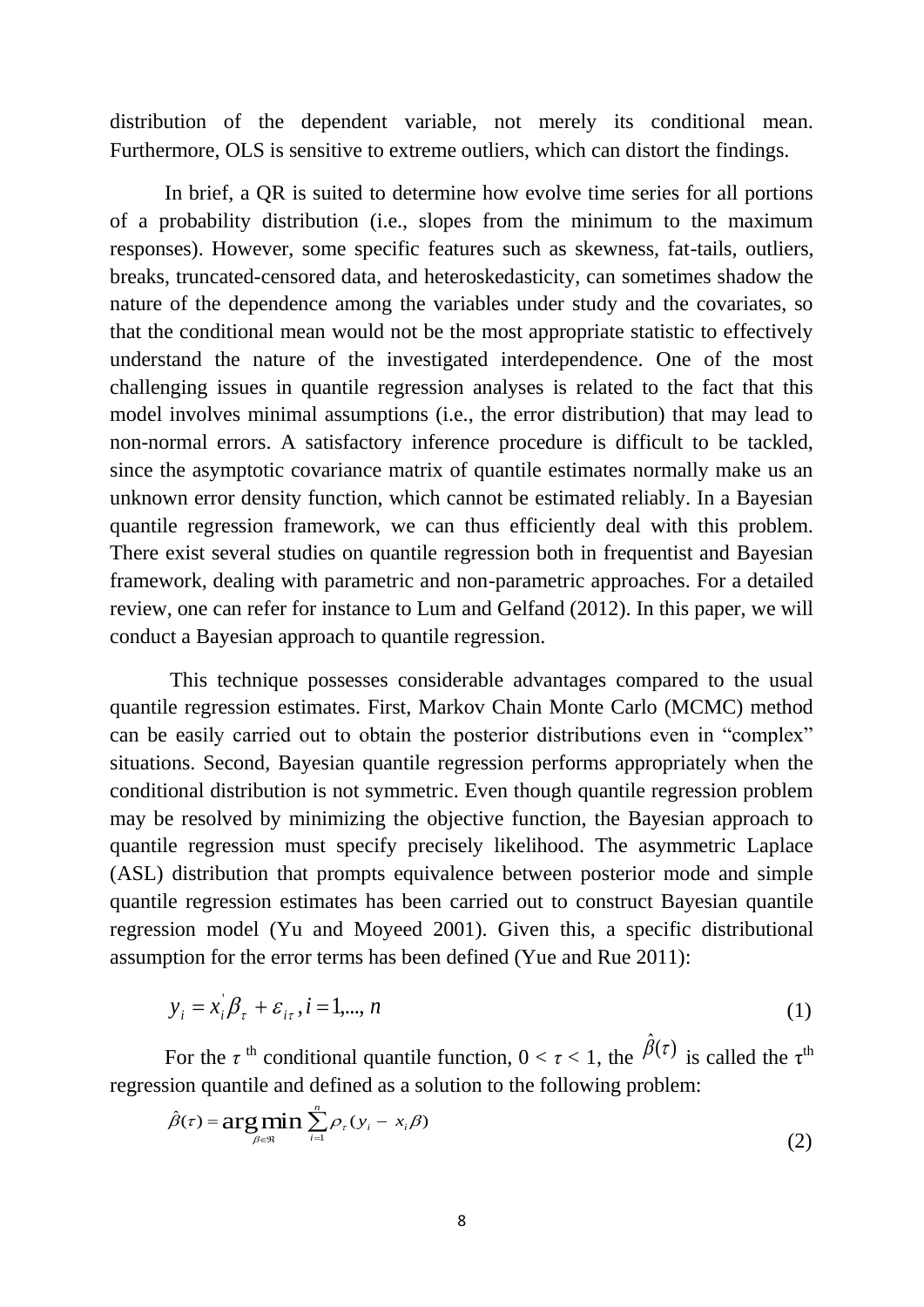where  $\rho_{\tau}$  is a weight calculated by  $\rho_{\tau}(y) = y(\tau - I(y < 0))$ , I (.) is the indicator function and  $0 < \tau < 1$ .

Following the ASL distribution, errors are independent and identically distributed, i.e.,  $(\varepsilon_{i\tau}|\sigma^2)$  i.i.d ASL  $(0,\sigma^2,\tau)$ , with the following density:

$$
p\left(\varepsilon_{i\tau}|\sigma^2\right) = \frac{\tau(1-\tau)^2}{\sigma} \exp\left(-\omega_{\tau}(\varepsilon_{i\tau},0)\frac{\left|\varepsilon_{i\tau}\right|^2}{\sigma}\right) \tag{3}
$$

Then, the error distributions yield

 $y_i | \beta_\tau, \sigma^2 \sim \text{ASL}(x_i | \beta_\tau, \tau)$  such that the density of the responses is denoted as:

$$
p(\mathbf{y}_i|\boldsymbol{\beta}_\tau,\sigma^2) = \frac{\tau(1-\tau)^2}{\sigma}\exp\left(-\omega_\tau(\mathbf{y}_i,\mathbf{x}^*\boldsymbol{\beta}_\tau)\frac{|\mathbf{y}_i-\mathbf{x}_i^*\boldsymbol{\beta}_\tau|^2}{\sigma}\right) \tag{4}
$$

While the ASL distribution enables to properly express quantile regression within Bayesian framework, it may lead to more complicated inference based on Markov Chain Monte Carlo simulation. To avoid such complexity, the ASL can be represented as a scale mixture of normal distributions, as following:

$$
(y_i | z_i, \beta_\tau, \sigma^2) \sim N(x_i' | \beta_\tau + \varepsilon z_i, \sigma^2 / \omega_i)
$$
\n(5)

where  $\varepsilon = \frac{\varepsilon}{\tau(1-\tau)}, \omega_i = \frac{\varepsilon}{\delta^2}, \delta^2 = \frac{\varepsilon}{1-\tau}$  $\delta$  $\omega_i = \frac{\overline{\phantom{0}}}{\delta}$  $\tau(1-\tau)$ , $\tau$  $\varepsilon = \frac{\varepsilon}{\tau(1-\tau)}, \omega_i = \frac{\varepsilon}{\delta^2}, \sigma^2 = \frac{\varepsilon}{1-\varepsilon}$  $=\frac{1}{2}, \delta^2 =$  $\overline{a}$  $\overline{a}$  $=$ 1 2 , 1 ,  $(1 - \tau)$  $1 - 2\tau$   $\Omega = \frac{1}{s^2}$  $\overline{i} = \frac{1}{s^2}$ 

The Bayesian inference can be applied effectively by imputing the scale variables  $z_i$  as supplementary unknowns (Fahrmeir et al. 2013). Then, the evolution of estimator may be observed by setting  $\tau = 0.5$  (median regression). The first and the last quantiles are obtained by setting  $\tau = 0.1$  and  $\tau = 0.9$ , respectively.

As mentioned above, the present research attempts to identify the least-tomost influential Bitcoin fundamentals across the fundamental, macroeconomic and financial determinants (the velocity of bitcoins in circulation: VC; the exchange – trade ratio: ETR; the gold price: GP), the speculative factors (the increased interest in Bitcoin in Venezuela and India), the technical drivers (the hash rate), and the events occurring in 2016 (the deterioration of Chinese currency: Yuan, the British and U.S. VIX: BV and USV, respectively). Here, we provide a detailed description of all the analyzed variables together with their source links.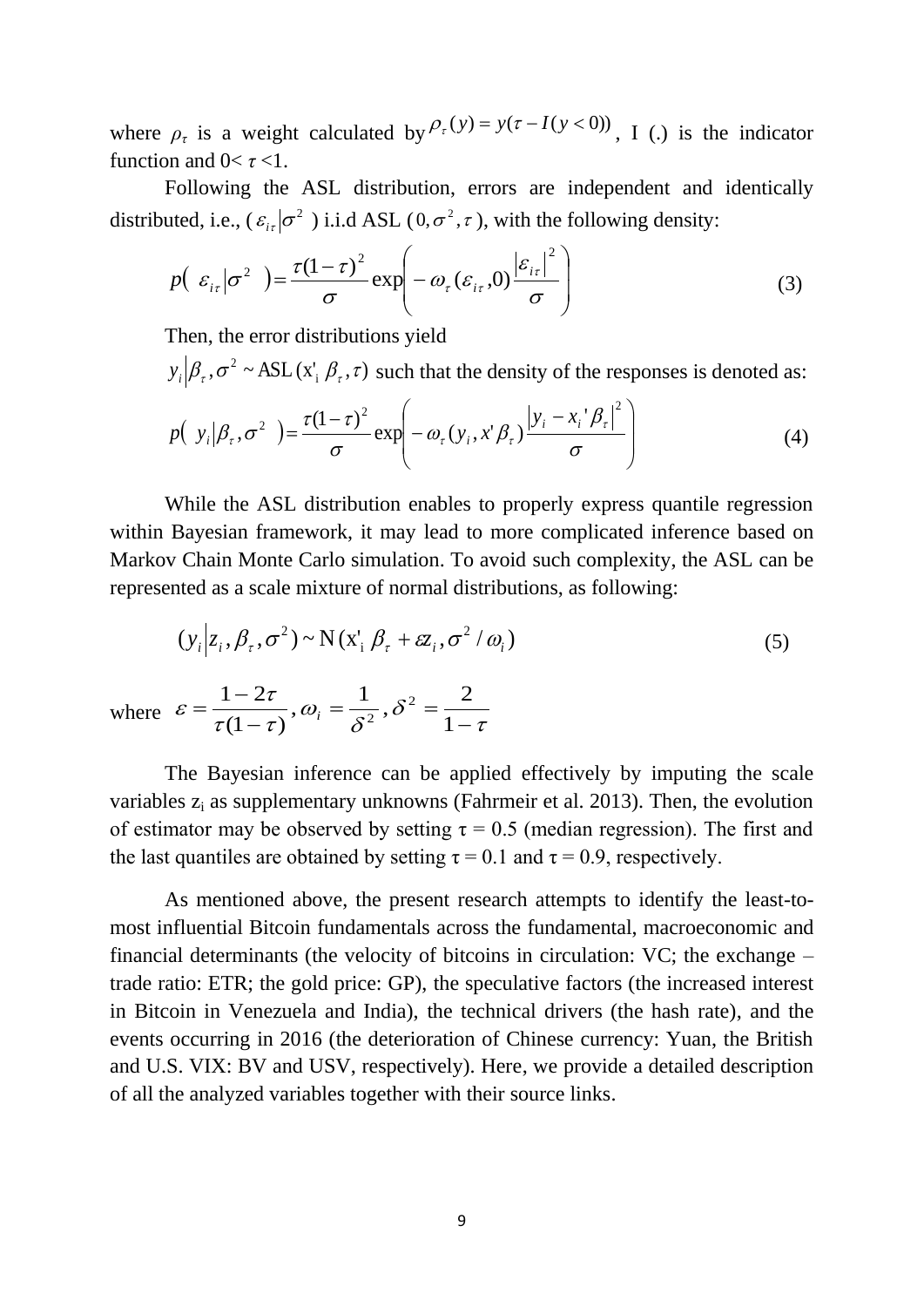The model to be estimated is given by:

The model to be estimated is given by:  
\n
$$
B\hat{P}I_t^{\tau} = \hat{\omega}(\tau) + \hat{\delta}_1(\tau)VC_t + \hat{\delta}_2(\tau)ETR_t + \hat{\delta}_3(\tau)GP_t + \hat{\delta}_4(\tau)ABI_t + \hat{\delta}_5(\tau)ABV_t + \hat{\delta}_6(\tau)HR_t
$$
\n
$$
\hat{\delta}_7(\tau)YUAN_t + \hat{\delta}_8(\tau)BV_t + \hat{\delta}_9(\tau)USV_t
$$
\n(6)

where  $B\hat{P}I_t^{\tau}$  is the estimated  $\tau$ -conditional quantile of Bitcoin price, and the estimated parameters  $\hat{\delta}_k(\tau)$  for k=1, ..., 9 are functions of  $\tau$ .

The Bitcoin price index (BPI) is an index of the exchange rate between the US dollar (USD) and the Bitcoin (BTC). The CoinDesk Bitcoin Price Index represents an average of Bitcoin prices across leading bitcoin exchanges. The total number of bitcoins in circulation is given by a known algorithm until it reaches 21 million bitcoins. The velocity of bitcoins in circulation (VC) is, by definition, the [frequency](http://en.wikipedia.org/wiki/Frequency) at which one unit of each currency is used to purchase tradable or non-tradable products for a given period. As a measure of the transactions use, we employ the ratio between trade and exchange transactions volume or the ratio between volumes on the currency exchange markets and in trade, which we abbreviate to trade-exchange ratio (ETR). Although it is not easy to distinguish between several incentives of internet users searching for information about the keyword "Bitcoin", Google searches can be a valuable tool to predict the Bitcoin market (Kristoufek 2013); millions of users daily interact with search engines, creating valuable sources of data regarding various aspects of the world. While the frequency of searches of a specific keyword is incomparable to a sentiment index, it can provide partial information which can be used to understand a complex phenomenon. Besides, the creation of new bitcoins is mainly determined by difficulty that mirrors the computational power of Bitcoin miners (hash rate: HR). As proxies of The uncertainty surrounding the Brexit and the Trump's victory, we use the British and US implied or realized volatility indices (BV and  $USV<sup>4</sup>$ , respectively) that have the advantage of being directly observable, and thus appear more objective as measures of uncertainty over such event. It must be stressed at this stage that the volatility index is a sentiment indicator that allows determining when there is too much optimism or pessimism in the [market.](http://www.investinganswers.com/node/3609) Also, we should point out that BV and USV respond sensitively to all events (reflecting both economic and geopolitical issues) that may cause uncertainty, and the China's

1

<sup>&</sup>lt;sup>4</sup> As the data of VIX for India and Venezuela are unavailable for the same period of study, we have chosen to use another uncertainty proxy also largely used in the behavioral finance literature which is the Google Trends.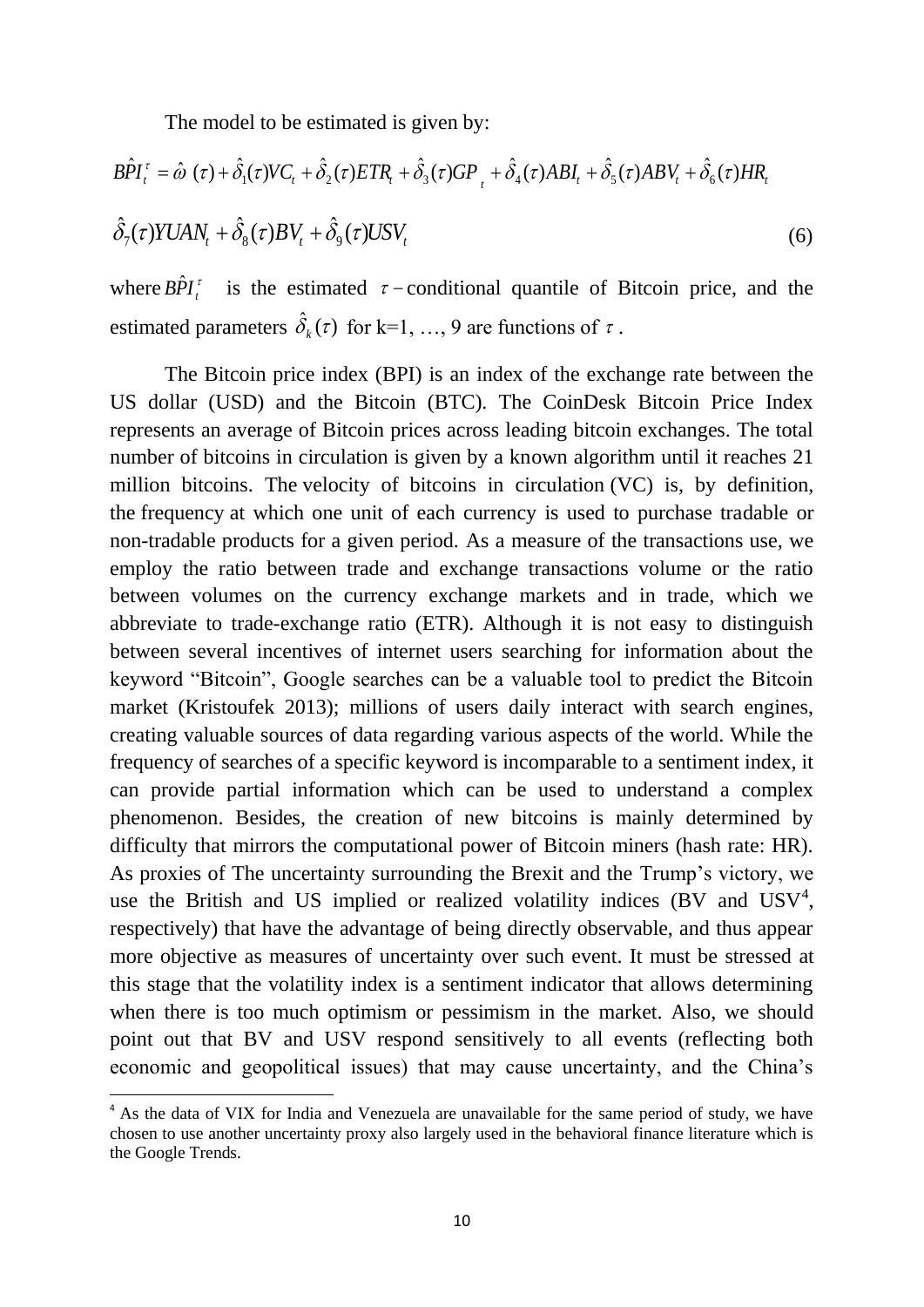economic slow-moving, the Brexit, the U.S. presidential election results, the announcement of demonetization in India and Venezuela and the plunge of gold price are no exception. Due to data availability, we analyze the relationships starting from 01 January 2015 to 30 December 2016, which in turn, gives us a total of 729 observations. Table 1 reports all the data used and their sources.

|                                                 | <b>Variables</b> | <b>Definition</b>                                    | <b>Sources</b>                           |  |
|-------------------------------------------------|------------------|------------------------------------------------------|------------------------------------------|--|
| The dependent variable                          | <b>BPI</b>       | Bitcoin price index                                  | CoinDesk (www.coindesk.com/price)        |  |
| Fundmantal,                                     | <b>VC</b>        | <b>Velocity of Bitcoin</b>                           | Blockchain (http://www.blockchain.info)  |  |
| marcroeconomic<br>and<br>financial determinants | <b>ETR</b>       | <b>Exchange Trade Ratio</b>                          | Blockchain(http://www.blockchain.info)   |  |
|                                                 | <b>GP</b>        | Gold price                                           | quandl website                           |  |
| Speculation                                     | ABI              | Attention<br><b>Bitcoin</b><br>in<br>to<br>India     | Google Trends (http://trends.google.com) |  |
|                                                 | <b>ABV</b>       | Attention<br><b>Bitcoin</b><br>in<br>to<br>Venezuela | Google Trends (http://trends.google.com) |  |
| <b>Technical drives</b>                         | <b>HR</b>        | Hash rate                                            | Blockchain (http://www.blockchain.in     |  |
| 2016 events                                     | Yuan             | The Chinese Yuan                                     | DataStream of Thomson Reuters            |  |
|                                                 | BV               | <b>British VIX</b>                                   | DataStream                               |  |
|                                                 | <b>USV</b>       | U.S. VIX                                             | DataStream                               |  |

*Table 1. Data sources*

# **4. Discussion of results**

An initial step consists of using OLS regression to have initial information about the determinants of Bitcoin price evolution. The idea here is to have a case of benchmarking to compare the OLS with BQR approach. The OLS results reported in Table 2 indicate that the majority of coefficients of the independent variables are insignificant. Only the coefficients of VC, ABI and BV seem significant. There exist also sharp differences between the conditional median (i.e., LAD) and the mean (i.e., OLS) estimates. While ABV and USV exert a positive and significant influence on Bitcoin price when  $\tau=0.5$  (LAD), insignificant effects were found when accounting for OLS findings. Likewise, although the VC's coefficient appears insignificant when  $\tau=0.5$ , it seems positive and significant when considering OLS estimates. This can be attributed to the fact that the mean effect of the independent variables on the dependent variable may be under or over estimate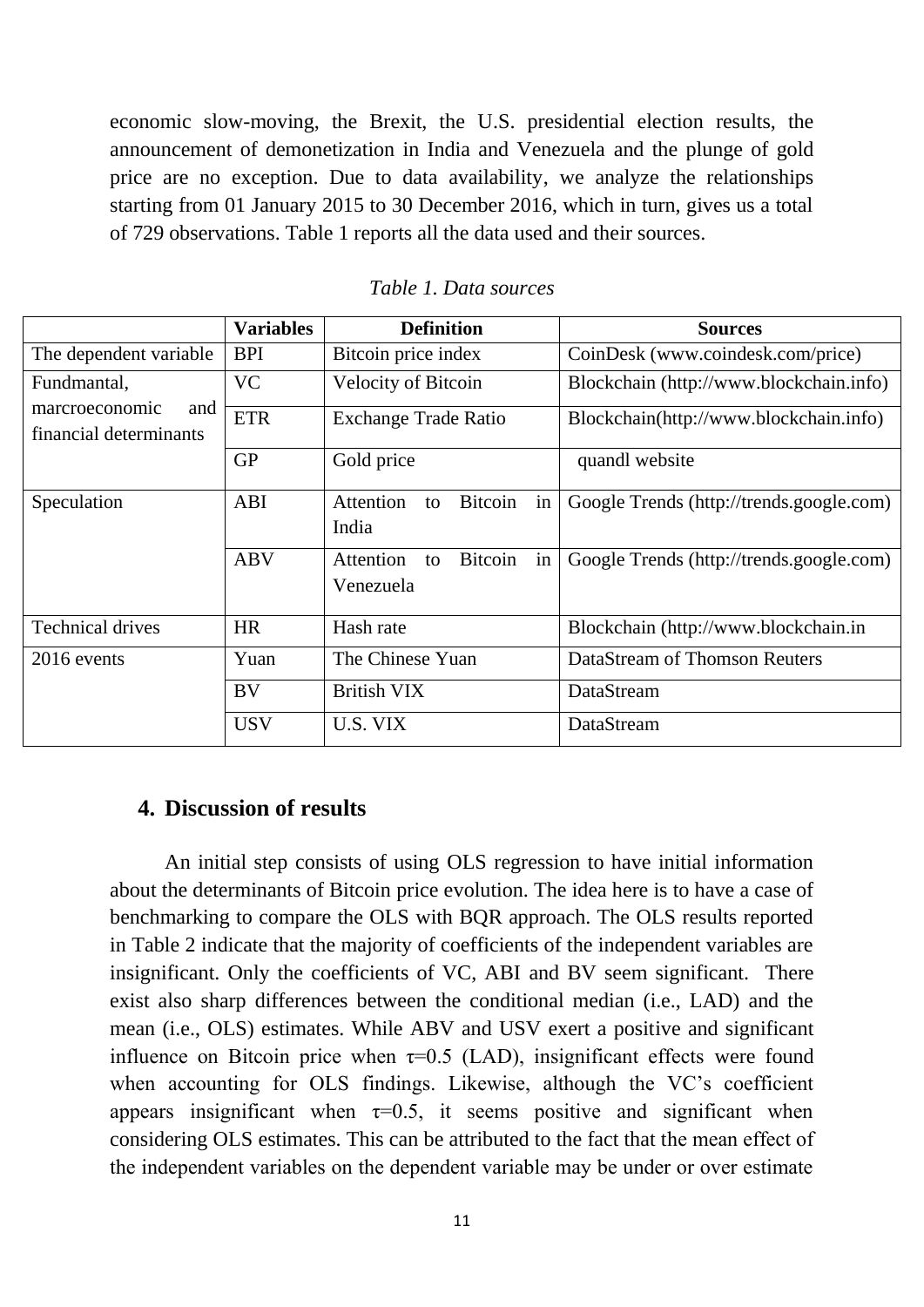impacts or even fail to properly determine full possible influences (Cade and Noon 2003); hence the need to perform more elaborate methods, in particular Bayesian quantile regression that brings accurate information about the average dependence between variables and the upper and the lower tails. Table 2 displays the BQR estimates for the relationship between Bitcoin price and its fundamentals. We look at the Bitcoin from various aspects that might affect its prices ranging from the fundamental, the macroeconomic, the financial, the speculative and the technical contributors to the influence of the global uncertainties surrounding the 2016 events.

### **4.1. Fundamental, macroeconomic and financial determinants**

The results reported in Table 2 reveal that the money supply –proxied by the velocity of bitcoins (VC) in circulation- exerts a negative impact on Bitcoin price in bear state. Specifically, the VC coefficient fluctuates between  $-0.14$  ( $\tau=0.2$ ) and  $-0.15$  ( $\tau$ =0.4). This result is consistent with the quantity theory putting in evidence that the price of Bitcoin decreases with the stock of bitcoins. The money supply works as a standard supply so that its increase leads to price decrease. We should mention at this stage that Bitcoin faces a great challenge with respect its limited amount recording 21 million units in 2140, implying that the money supply would not increase after this date. In addition, we note that the exchange-trade ratio is positively and strongly correlated with the price of Bitcoin when the market is bullish (upper quantiles). In particular, the ETR coefficient varies among 0.30  $(\tau=0.6)$  and 0.39 ( $\tau=0.9$ ). The usage of Bitcoin in real transactions (purchases, services, etc.) is significantly connected to the fundamental aspects of its value. Theoretically, the price of the currency should be positively related to its usage for transactions, as it raises the utility of holding the currency leading to an increase in its prices. Moreover, a negative and modest correlation between gold price and Bitcoin price was found in bear state (bottom quantiles; the GP coefficient ranges between -0.004 when  $\tau=0.1$  and -0.001 when  $\tau=0.2$ ). Bitcoin and gold do not evolve in the same direction. As the two assets are viewed as hedge and safe haven in turbulent time, we can mention that one causes the other; but the factors driving the price of Bitcoin and the price of gold may be dissimilar.

#### **4.2. Speculation**

Using Google search queries for two countries (India and Venezuela), we document that the growing attention in Bitcoin leads to increasing prices when the market is functioning around the normal and the bull regimes. The increased interest toward Bitcoin in India and Venezuela contributes positively and significantly to Bitcoin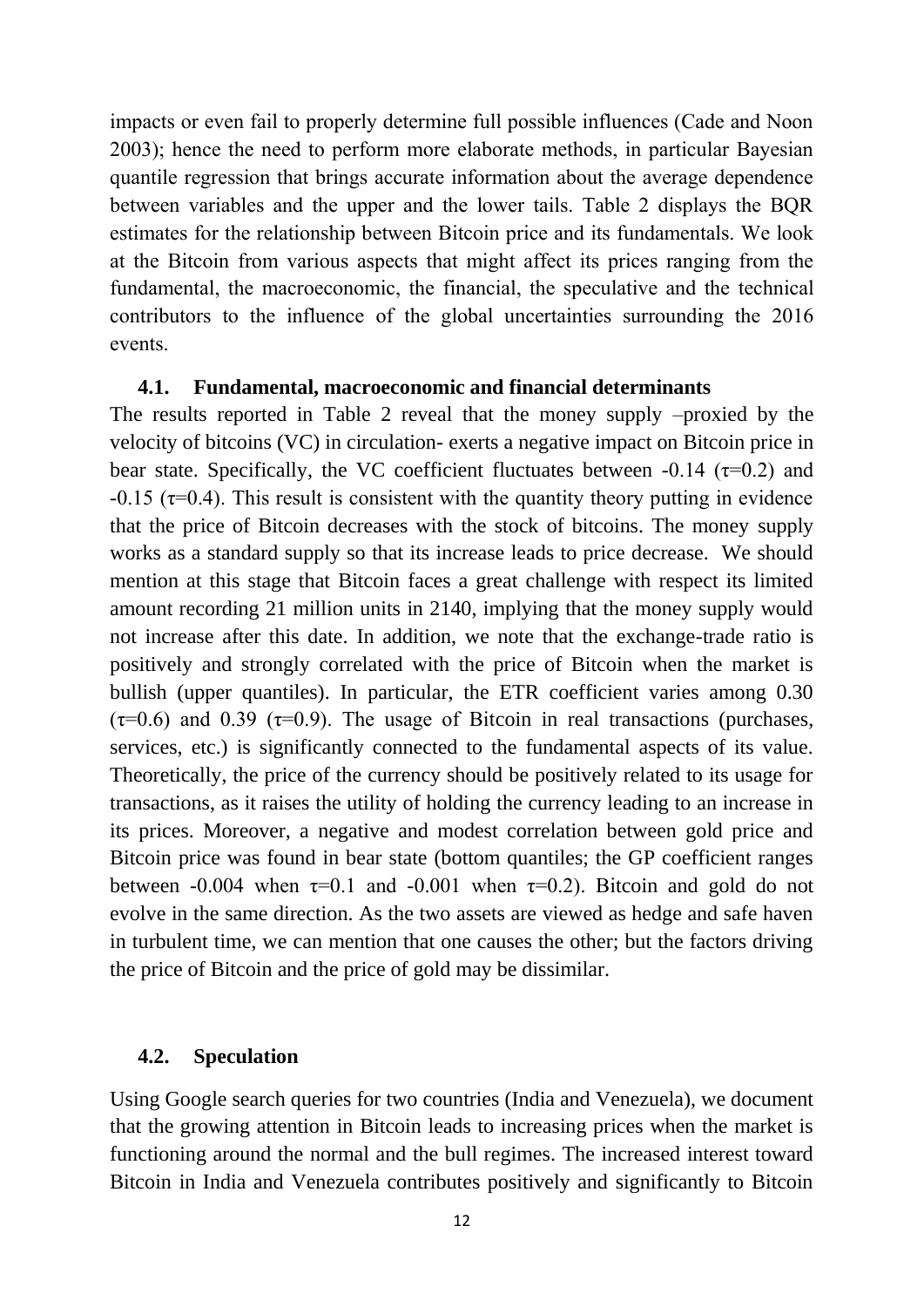price. Precisely, an increase by 10% in the attention towards Bitcoin in India raises the price of Bitcoin by 0.2% when  $\tau$ =0.4 and by approximately 1.4% when  $\tau$ =0.8. By delving into the case of Venezuela, we note that a climb of the interest in Bitcoin by 10% increases BPI by about 1.3% when  $\tau$ =0.3 and by about 1.5% when  $\tau$ =0.5. The government of India shocked its citizens on 08 November 2016 when announcing the demonetization of the 500 and 1000 rupee notes. Because more than 90% of transactions use physical currency in India, the influence of demonetization may be undoubtedly life-changing for the entire Indian population. Since the announcement of demonetization, Indians want to park their black money (in old currency notes) in Bitcoins. Also, the economy of Venezuela has been shred apart by the financial collapse in response to the government's decision to demonetize the nation's biggest denomination banknote prompting a deterioration of the bolivar exchange rate. This has pushed Venezuelans to buy Bitcoin with hopes to obtain an alternative currency, driving up the Bitcoin price.

# **4.3. Technical drivers**

Our results indicate a negative effect of the hash rate on Bitcoin price at bear (bottom quantiles;  $\tau=0.1$ ,  $\tau=0.2$  and  $\tau=0.3$ ) and normal states ( $\tau=0.4$  and  $\tau=0.5$ ); such influence decreases by moving from bear to normal regime. Particularly, an increase by 10% in the hash rate increases the price of Bitcoin by about 1% when  $\tau$ =0.1, while it surges it by about 0.6% when  $\tau$ =0.5. The more miners that join the Bitcoin network, the greater the network hash rate is. Mining can be perceived as a kind of investment towards Bitcoin (Ciaian et al. 2016). A strong hash rate connected with growing cost demands for hardware and electricity push miners to the mining pool. If these miners employ the coins as an alternative to the direct investment, they can turn to Bitcoin purchasers and thus amplify the demand for Bitcoin and thus its prices (Kristoufek 2013).

# **4.4. The 2016 events**

Our findings document that the 2016 events play a potential role in explaining the Bitcoin price variation. In particular, we note that the deterioration of yuan against dollar is negatively and strongly correlated to the price of Bitcoin at bullish regime (upper quantiles;  $\tau=0.7$ ,  $\tau=0.8$  and  $\tau=0.9$ ). In 2016, China saw its foreign-exchange [reserves collapse](http://www.scmp.com/business/banking-finance/article/2057673/china-may-tighten-capital-controls-yuan-outflow-continues) by approximately 8 percent. This sharp decrease of reserves has arisen as China's currency plunged by about 6 percent against the dollar. During times of market turbulence, it is acknowledged that there is a tendency towards "flight to safety". The negative correlation between Yuan and BPI implies that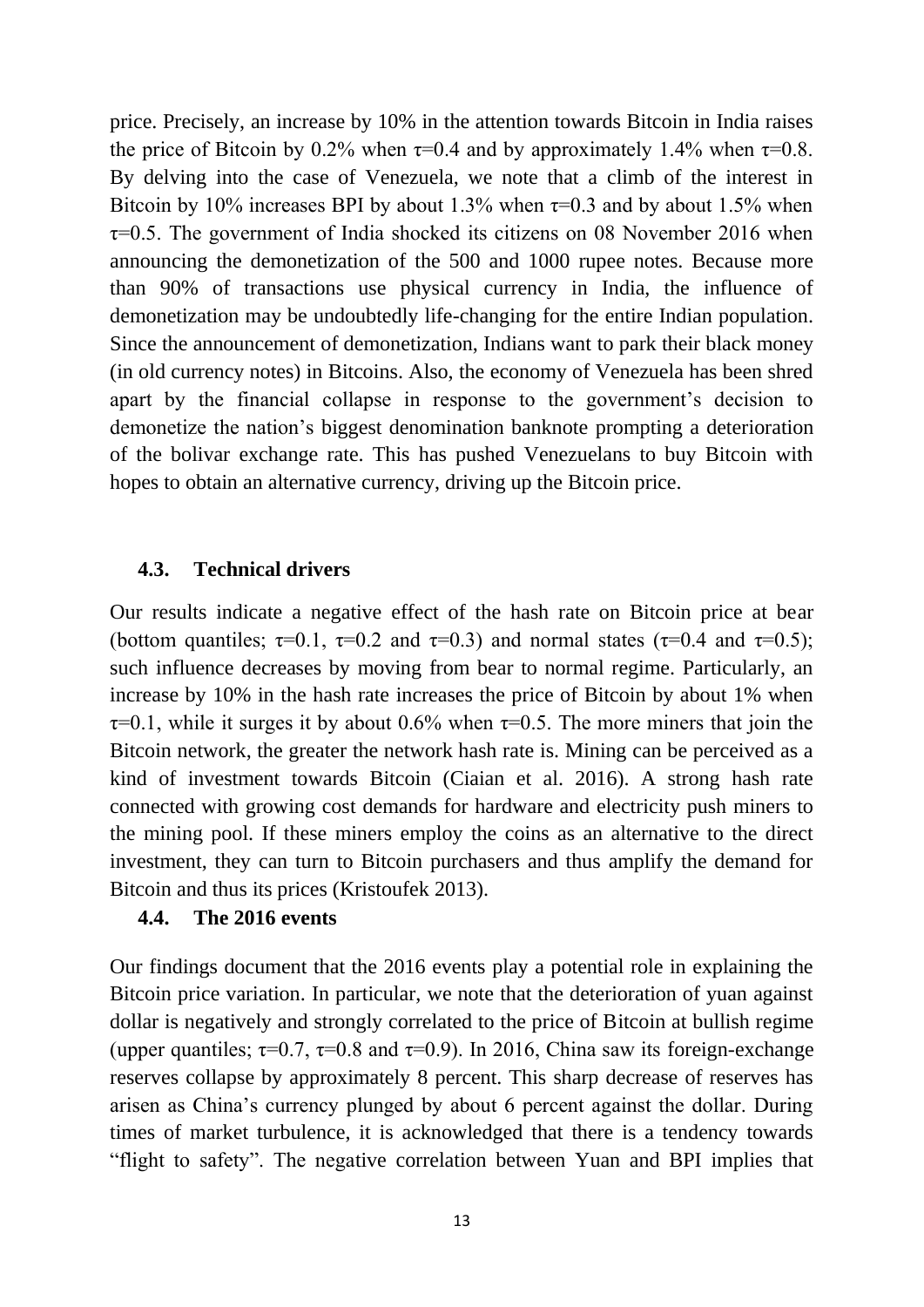Bitcoin has acted as a hedge against the depreciation of yuan<sup>5</sup>. In general, Bitcoin is a hedge two scenarios: tightened capital controls and the market anxiety. Currently, investors in China see both of those happening: The People's Bank of China (PBOC) [cracked down with stricter capital controls,](http://www.wsj.com/articles/china-central-bank-seeks-more-control-over-wealth-management-products-1477450399) and the price of the yuan has collapsed markedly against the dollar during the 12 months of 2016. Moreover, Bitcoin price responds positively and significantly to the volatility witnessing Britain in the onset of Brexit and USA after the announcement of Trump's victory in the presidential elections. This holds at upper quantiles (bullish states). An increase by 10% in BV leads to a rise by 0.9% when  $\tau$ =0.6 and by about 1.2% when  $\tau$ =0.8. Expectedly, a significant number of Britain and US residents are not happy with the outcome of the vote and the elections, respectively, which has created a potent nervousness in the market, in turn, diminishing the confidence among traders and investors. Soon after the Brexit results, market participants started to trade in the US dollar, which they believe won't be damaged as much as the euro or pound in the onset of Brexit. But Bitcoin –which lives outside the confines of a single country's politics – has also gained a sharp validity with Brexit news. Regarding the 2016 U.S. elections, a rise by about 10% in USV surges the Bitcoin price by about 1% when  $\tau=0.3$ , by 1.2% when  $\tau=0.5$  and by approximately 0.8% when  $\tau$ =0.8. The financial markets had widely priced in a win for Clinton, who they viewed as a better short-run outcome because she represented few unknowns and thus less uncertainty. Donald Trump's victory has sent U.S. markets on a tumultuous ride. Markets are reacting as investors find out how heavy are the president-elect's statements on trade, fiscal policy and regulation. The uncertainty the Trump's agenda can push people to hoard alternative assets such as Bitcoin. While it remains unclear what to expect, there appears to be a quite general consensus in the Bitcoin community that whatever Trump's policies turn out to be, [Bitcoin will benefit](https://www.bitwala.io/why-president-trump-is-good-for-bitcoin/)<sup>6</sup>.

**.** 

<sup>&</sup>lt;sup>5</sup> A strong (weak) safe haven is defined as an asset that has a significant positive (negative) return in periods where another asset is in distress, while hedge has to be negatively correlated (uncorrelated).

<sup>&</sup>lt;sup>6</sup> The reason that is making Bitcoiners hopeful about Trump's win is the inclusion of Bitcoin supporters like [Peter Thiel,](https://en.wikipedia.org/wiki/Peter_Thiel) Balaji Srinivasan and Mick Mulvaney in his team. Peter Thiel is a technology entrepreneur and investor; he is the co-founder of PayPal, a Bitcoin [enthusiast](http://www.coindesk.com/peter-thiel-claims-bitcoin-potential-change-world/) and has invested into multiple Bitcoin companies. Balaji Srinivasan is one of the best-funded Bitcoin startups so far. He is the co-founder and CEO of [21;](https://21.co/) the latter has developed a full stack set of technologies for practical Bitcoin micropayments. Also, Mick Mulvaney, the designated Director of the Office of Management and Budget under Trump's presidency, is viewed as one of the most representatives of the crypto community since he is more outspoken about Blockchain technology and Bitcoin. Having Bitcoin believers in the Trump's team is a win for the Bitcoin community in the whole.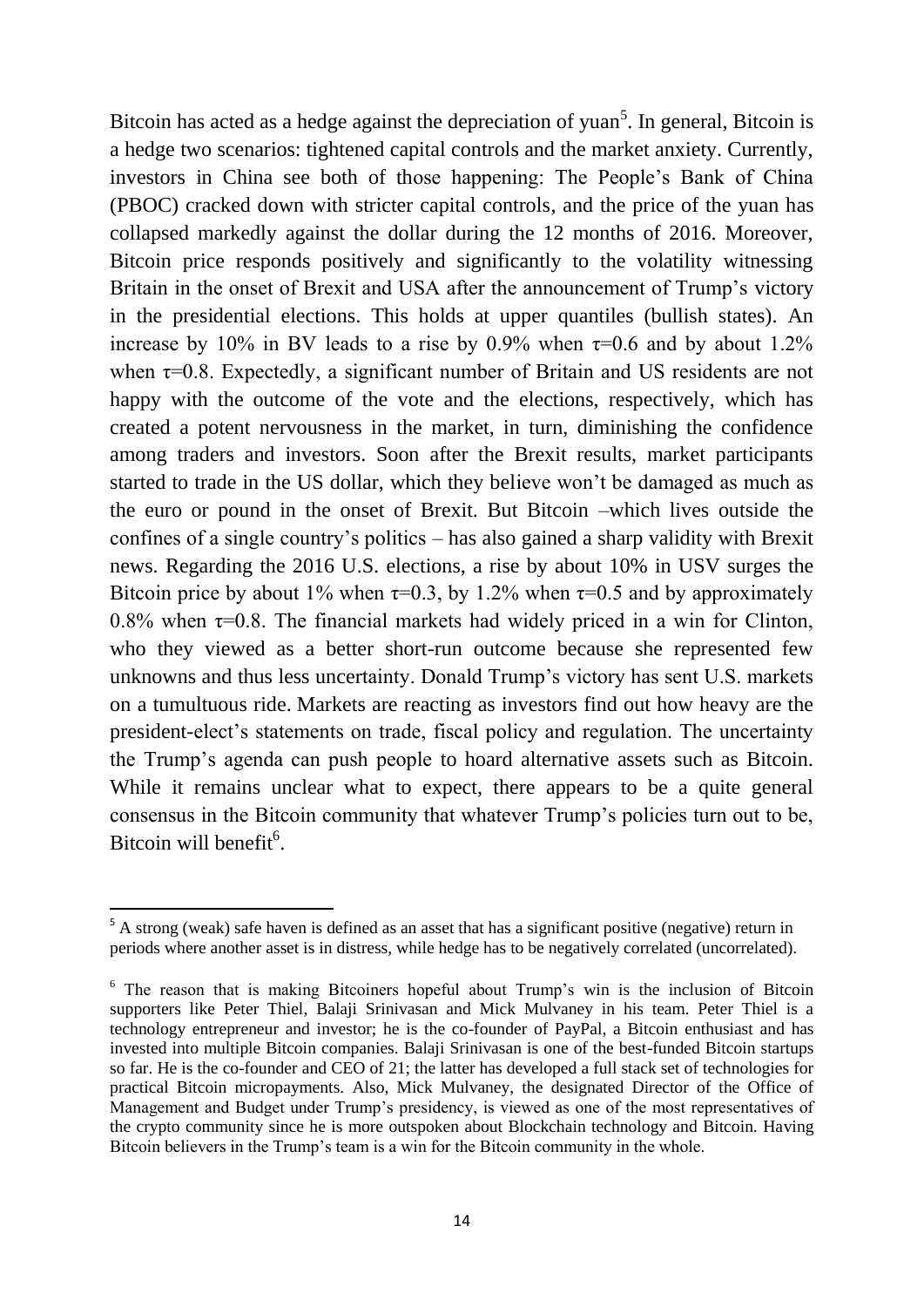Furthermore, we use the Koenker and Xiao (2002) test to evaluate whether the estimated quantile regression relationships are conform to the location shift hypothesis which assumes the same slope parameters for all of the conditional quantile functions. The Koenker and Xiao (2002) test computes that all the covariate effects satisfy the null hypothesis of equality of the slope coefficients across quantiles. In particular, the difference between slope estimates at the  $\tau$  and  $(1 - \tau)$  quantiles is examined. The rejection of the null hypothesis implies that the magnitude of the slope coefficient, estimated at the different parts of the return distribution is different and that the difference is significant. Our results indicate that the rejection favors the Bayesian quantile regression for the link between Bitcoin price and all its fundamentals.

|                    | <b>Quantile</b> | Coefficient                                                 | Prob.  |  |
|--------------------|-----------------|-------------------------------------------------------------|--------|--|
| <b>OLS Results</b> |                 |                                                             |        |  |
| OLS(VC)            |                 | 0.04983*                                                    | 0.0426 |  |
| OLS(ETR)           |                 | 0.00813                                                     | 0.1549 |  |
| OLS(GP)            |                 | $-0.15649$                                                  | 0.1174 |  |
| OLS(ABI)           |                 | $0.06782**$                                                 | 0.0024 |  |
| OLS(ABV)           |                 | 0.02649                                                     | 0.2589 |  |
| OLS(HR)            |                 | 0.14962                                                     | 0.1038 |  |
| OLS(Yuan)          |                 | 0.06462                                                     | 0.1058 |  |
| OLS(BV)            |                 | $0.12085*$                                                  | 0.0735 |  |
| OLS(USV)           |                 | 0.10567                                                     | 0.1389 |  |
|                    |                 | <b>Fundamental macroeconomic and financial determinants</b> |        |  |
| <b>VC</b>          | 0.100           | $-0.014368$                                                 | 0.2087 |  |
|                    | 0.200           | $-0.147722*$                                                | 0.0577 |  |
|                    | 0.300           | $-0.15362*$                                                 | 0.0518 |  |
|                    | 0.400           | $-0.153742*$                                                | 0.0607 |  |
|                    | 0.500           | $-0.010411$                                                 | 0.3869 |  |
|                    | 0.600           | $-0.009174$                                                 | 0.4134 |  |
|                    | 0.700           | $-0.006099$                                                 | 0.5664 |  |
|                    | 0.800           | $-0.013953$                                                 | 0.1364 |  |
|                    | 0.900           | $-0.012633$                                                 | 0.1733 |  |
| <b>ETR</b>         | 0.100           | $-0.002368$                                                 | 0.9961 |  |
|                    | 0.200           | 0.022154                                                    | 0.9320 |  |
|                    | 0.300           | 0.217671                                                    | 0.2961 |  |
|                    | 0.400           | 0.173979                                                    | 0.1376 |  |
|                    | 0.500           | 0.170676                                                    | 0.1512 |  |
|                    | 0.600           | $0.302331*$                                                 | 0.0208 |  |
|                    | 0.700           | $0.369179**$                                                | 0.0027 |  |
|                    | 0.800           | $0.367999***$                                               | 0.0007 |  |
|                    | 0.900           | 0.393178***                                                 | 0.0001 |  |
| <b>GP</b>          | 0.100           | $-0.004155*$                                                | 0.0524 |  |
|                    | 0.200           | $-0.001242**$                                               | 0.0079 |  |

*Table 2. The Bayesian quantile regression results*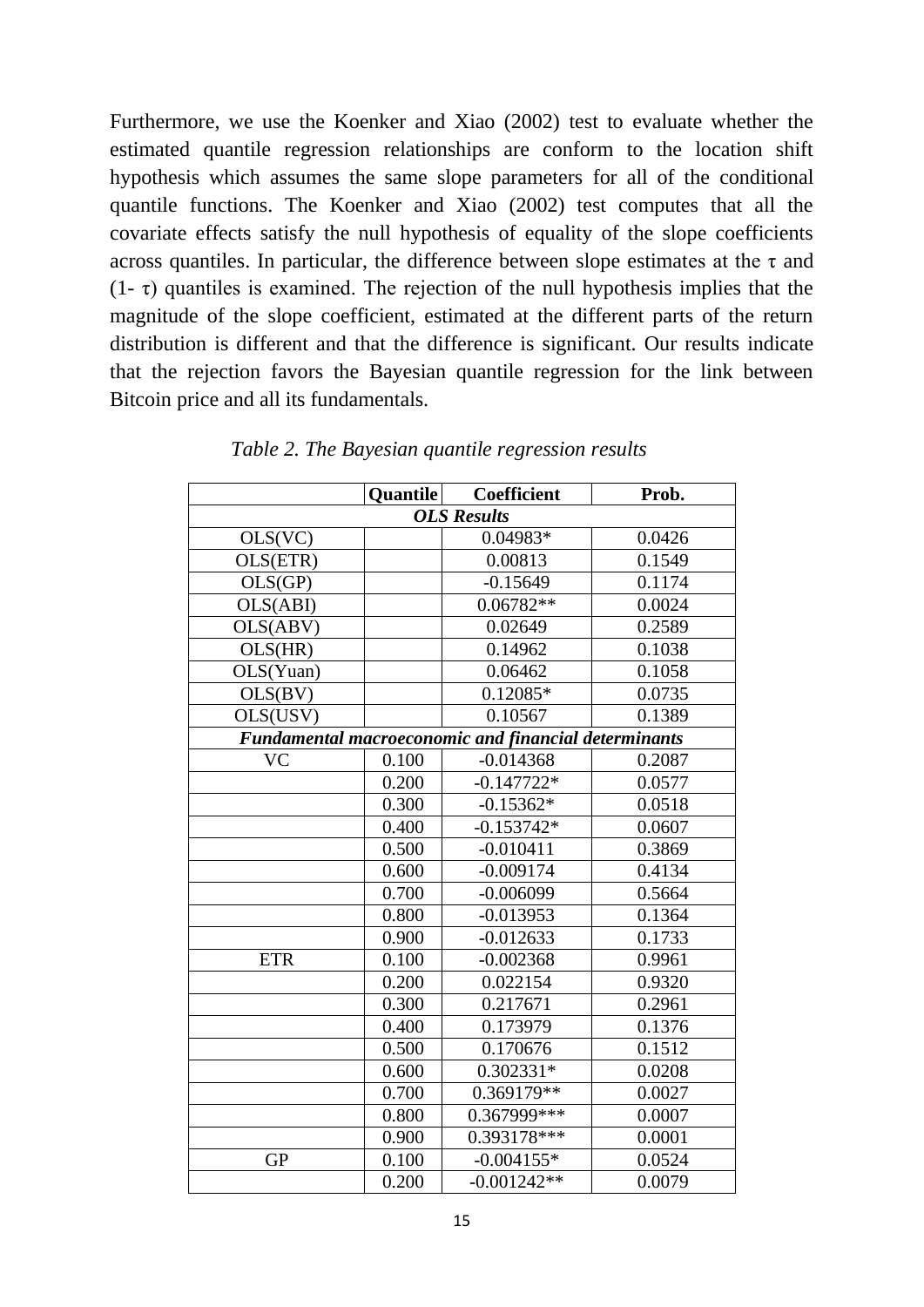|                 | 0.300 | 1.03E-05                 | 0.9995 |  |  |
|-----------------|-------|--------------------------|--------|--|--|
|                 | 0.400 | 0.004357                 | 0.8272 |  |  |
|                 | 0.500 | $-0.002200$              | 0.9318 |  |  |
|                 | 0.600 | $-0.003016$              | 0.9142 |  |  |
|                 | 0.700 | $-0.003802$              | 0.2804 |  |  |
|                 | 0.800 | 0.000177                 | 0.9945 |  |  |
|                 | 0.900 | 0.025053                 | 0.2455 |  |  |
|                 |       | <b>Speculation</b>       |        |  |  |
| ABI             | 0.100 | 0.003977                 | 0.7388 |  |  |
|                 | 0.200 | 0.006705                 | 0.7319 |  |  |
|                 | 0.300 | 0.013517                 | 0.1384 |  |  |
|                 | 0.400 | 0.020439*                | 0.0243 |  |  |
|                 | 0.500 | 0.082919**               | 0.0010 |  |  |
|                 | 0.600 | 0.138696***              | 0.0008 |  |  |
|                 | 0.700 | $0.127745*$              | 0.0336 |  |  |
|                 | 0.800 | 0.148288*                | 0.0516 |  |  |
|                 | 0.900 | $0.115335*$              | 0.0570 |  |  |
| <b>ABV</b>      | 0.100 | 0.014156                 | 0.3817 |  |  |
|                 | 0.200 | 0.032073                 | 0.1068 |  |  |
|                 | 0.300 | 0.131183*                | 0.0336 |  |  |
|                 | 0.400 | 0.133455*                | 0.0674 |  |  |
|                 | 0.500 | 0.152838*                | 0.0287 |  |  |
|                 | 0.600 | 0.06284                  | 0.1088 |  |  |
|                 | 0.700 | 0.04513                  | 0.1187 |  |  |
|                 | 0.800 | 0.025473                 | 0.1599 |  |  |
|                 | 0.900 | 0.020209                 | 0.1913 |  |  |
|                 |       | <b>Technical drivers</b> |        |  |  |
| <b>HR</b>       | 0.100 | $0.107624**$             | 0.0023 |  |  |
|                 | 0.200 | 0.094851*                | 0.0331 |  |  |
|                 | 0.300 | 0.083228***              | 0.0001 |  |  |
|                 | 0.400 | 0.080806 ***             | 0.0003 |  |  |
|                 | 0.500 | $0.068808***$            | 0.0004 |  |  |
|                 | 0.600 | 0.065919                 | 0.1181 |  |  |
|                 | 0.700 | 0.033436                 | 0.4030 |  |  |
|                 | 0.800 | 0.017052                 | 0.6914 |  |  |
|                 | 0.900 | 0.031473                 | 0.5438 |  |  |
| The 2016 events |       |                          |        |  |  |
| Yuan            | 0.100 | $-0.136140$              | 0.4883 |  |  |
|                 | 0.200 | $-0.136607$              | 0.1298 |  |  |
|                 | 0.300 | $-0.118562*$             | 0.1980 |  |  |
|                 | 0.400 | $-0.117092$              | 0.1273 |  |  |
|                 | 0.500 | $-0.108550$              | 0.4664 |  |  |
|                 | 0.600 | $-0.118404$              | 0.1677 |  |  |
|                 | 0.700 | $-0.195816*$             | 0.0870 |  |  |
|                 | 0.800 | $-0.137067**$            | 0.0051 |  |  |
|                 | 0.900 | $-0.142893***$           | 0.0004 |  |  |
| <b>BV</b>       | 0.100 | 0.103726                 | 0.2345 |  |  |
|                 | 0.200 | 0.127470                 | 0.1867 |  |  |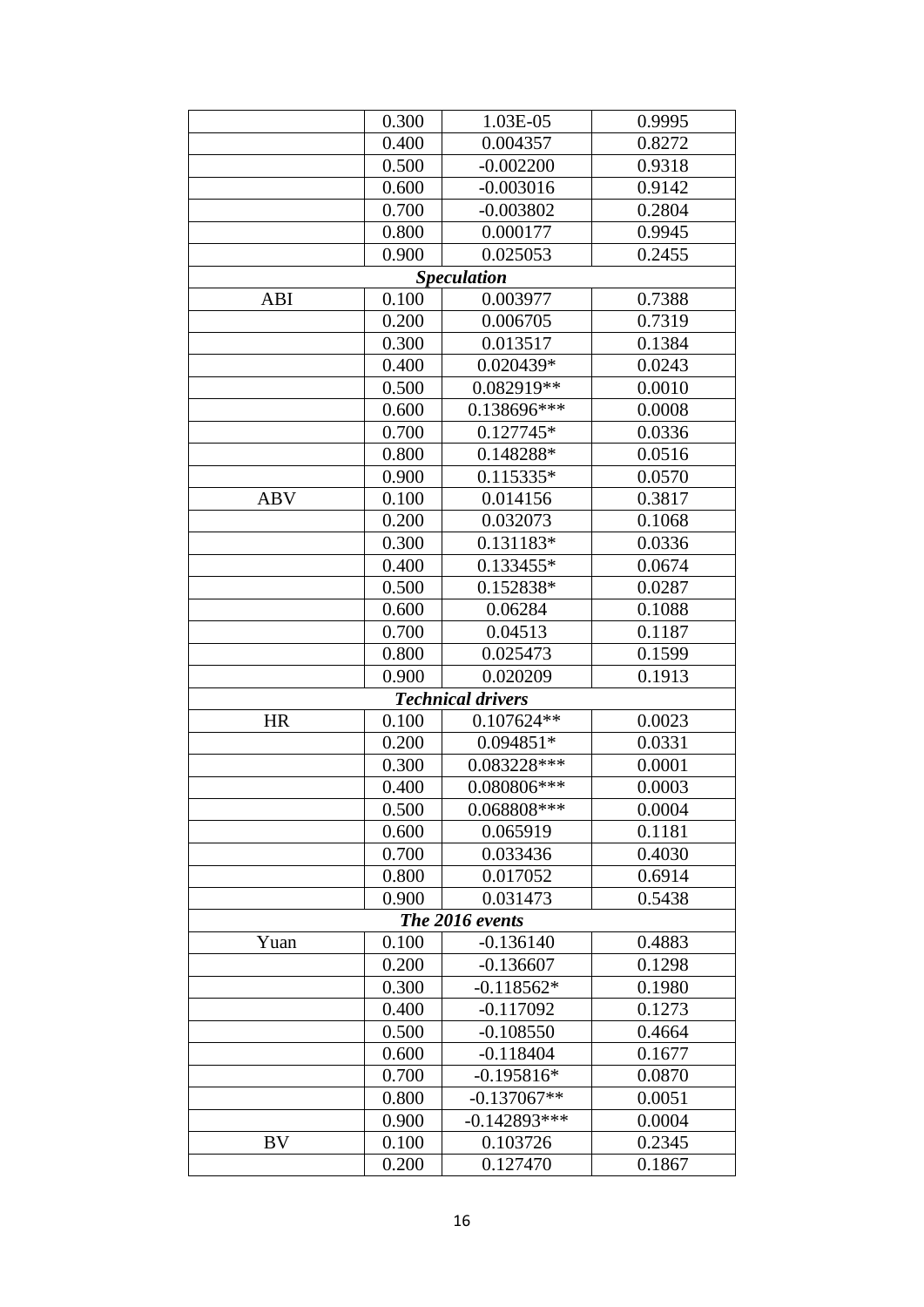|                     | 0.300       | 0.127002                     | 0.2358 |
|---------------------|-------------|------------------------------|--------|
|                     | 0.400       | $0.122871**$                 | 0.0011 |
|                     | 0.500       | $0.134276***$                | 0.0009 |
|                     | 0.600       | 0.096330***                  | 0.0000 |
|                     | 0.700       | 0.120694***                  | 0.0000 |
|                     | 0.800       | $0.124113***$                | 0.0000 |
|                     | 0.900       | $0.117350***$                | 0.0000 |
| <b>USV</b>          | 0.100       | 0.001033                     | 0.9559 |
|                     | 0.200       | 0.039846                     | 0.2386 |
|                     | 0.300       | $0.099151***$                | 0.0000 |
|                     | 0.400       | $0.100448***$                | 0.0000 |
|                     | 0.500       | 0.121399***                  | 0.0000 |
|                     | 0.600       | $0.146810***$                | 0.0000 |
|                     | 0.700       | 0.086599***                  | 0.0005 |
|                     | 0.800       | $0.084870*$                  | 0.0216 |
|                     | 0.900       | 0.010673                     | 0.3109 |
| $\mathsf{C}$        | 0.100       | 3.851660                     | 0.2251 |
|                     | 0.200       | 3.716549*                    | 0.0502 |
|                     | 0.300       | 2.097040*                    | 0.0322 |
|                     | 0.400       | 2.348100*                    | 0.0103 |
|                     | 0.500       | 2.261169*                    | 0.0167 |
|                     | 0.600       | 2.084521*                    | 0.0405 |
|                     | 0.700       | 1.962397*                    | 0.0387 |
|                     | 0.800       | 2.047476*                    | 0.0169 |
|                     | 0.900       | 1.498318*                    | 0.0723 |
|                     |             | Koenker and Xiao (2002) test |        |
| OLS(VC) and BQR     | $0.0013**$  |                              |        |
| OLS(ETR) and BQR    | $0.0010**$  |                              |        |
| $OLS(GP)$ and $BQR$ | $0.0008***$ |                              |        |
| OLS(ABI) and BQR    | $0.0003***$ |                              |        |
| OLS(ABV) and BQR    | $0.0012**$  |                              |        |
| OLS(HR) and BQR     | $0.0009***$ |                              |        |
| OLS(Yuan) and BQR   | $0.0004***$ |                              |        |
| $OLS(BV)$ and $BQR$ | $0.0008***$ |                              |        |
|                     |             |                              |        |

Notes: \*\*\*, \*\* and \* imply significance at the 1%, 5% and 10% levels, respectively.

By comparing the BQR results with the simple regression findings reported in Figure A (Appendix), we clearly note that the coefficients of some independent variables (like gold price and Yuan) are quite far from the BQR (in particular, the median estimate) and also the OLS results summarized in Table 2. An element that may explain these heterogeneous results is that we plot the dependent variable (Bitcoin price) in function of one-by-one explanatory variables (unconditional data analysis), while with BQR and OLS we regress BPI on several determinants (conditional data analysis). Studying the bivariate relationship may not be robust when some relevant independent variables are not included. When we consider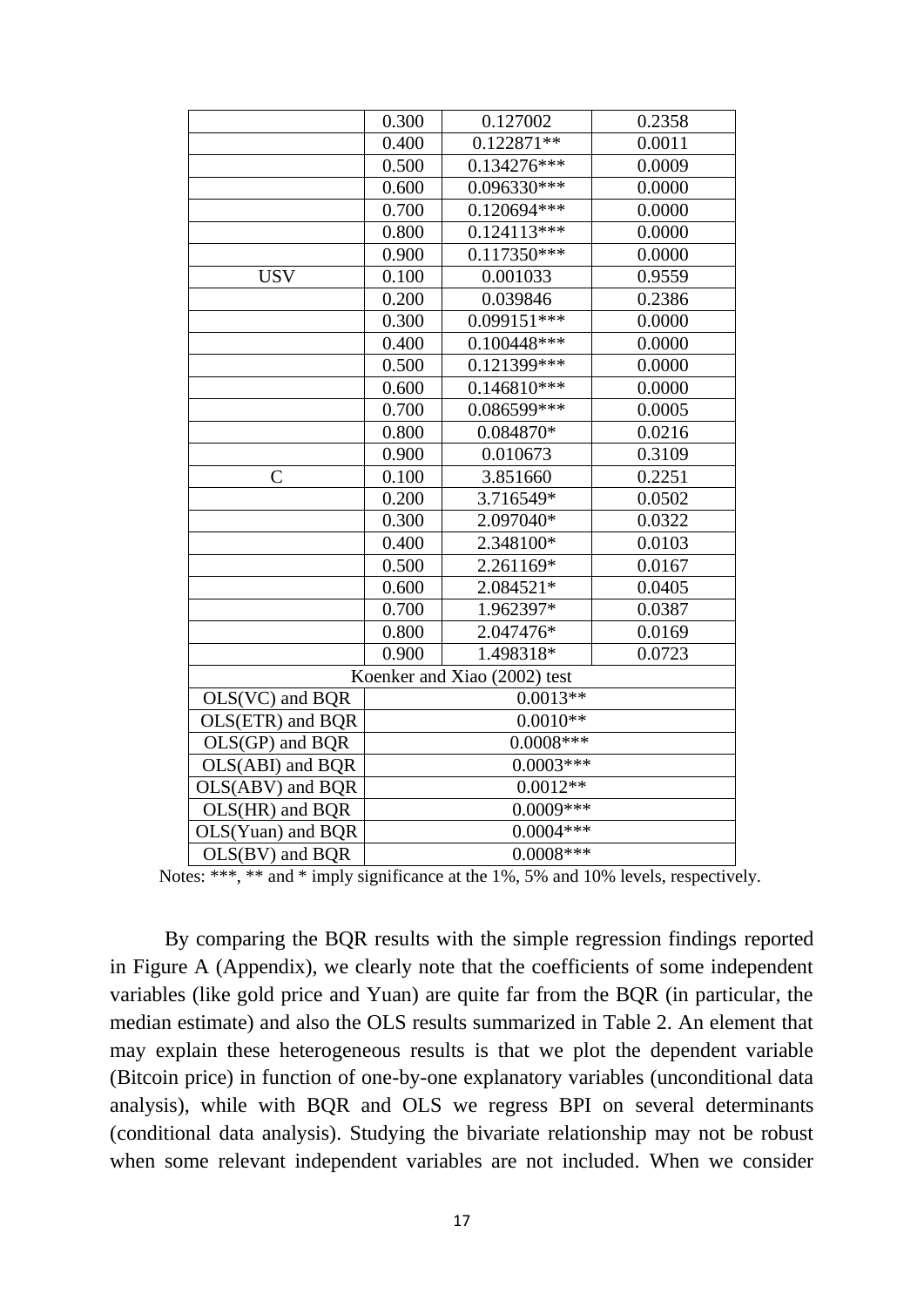only two variables, we generally fall on the problem of simple regression without control variable which is unable to capture proper results with regard to the nexus studied since it may distort the estimate. Further, the median regression (LAD) is more robust to outliers than OLS regression and simple linear regression in general, as it avoids assumptions about the parametric distribution of the error process (Baum 2013).

#### **5. The issue of endogeneity**

In perfect markets, the Bitcoin price falls with the velocity and the stock of Bitcoins, but raises with the exchange trade ratio (transactions) and the size of Bitcoin economy (Bitcoins in circulation). Note that in the market equilibrium, the Bitcoin price, the exchange trade ratio, and the total stock of Bitcoins in circulation adjust simultaneously, which may generate endogeneity issues when estimating the relationship between Bitcoin price and these fundamentals (Ciaiain et al. 2016). In standard regression model (for example OLS), the endogeneity of simultaneous variables may violate the exogeneity assumption of a regression equation. The estimation of asymmetric interdependencies among interdependent time series in the presence of mutually correlated variables is subject to endogeneity problem (Lütkepohl and Krätzig 2004). It should be remembered that the use of the BQR does not solve the problem of endogeneity that remains. To control for possible endogeneity bias, there are many methods including GMM, two-stage least squares (2SLS) method and instrumental variable (IV) regression. We decided here to apply 2SLS for at least two main reasons: First, GMM requires differentiability of the moment functions, while Bayesian quantile regression consists on nondifferentiable sample moments. This implies that the combination of these two methods can be inappropriate. Second, for instrumental quantile regression, it turns out very difficult to find proper instruments with regard to the relationship between Bitcoin price and the exchange trade ratio or the total stocks of Bitcoins in circulation. To this end, we use all the independent and the lagged dependent variables to calculate the estimated values of the exchange –trade ratio variable. Then, these estimated values are used in place of the actual values of ETR.

We begin this analysis by carrying out a simple 2SLS regression to compare its results with those of 2SLS within BQR. The findings summarized in Table 3 reveal that there are some differences between BQR-based 2SLS (the conditional median) and simple 2SLS estimates. For example, we note that ABI and HR have an insignificant coefficient when applying 2SLS, and positive and significant coefficients when using BQR-based 2SLS. Also, the yuan is likely to have a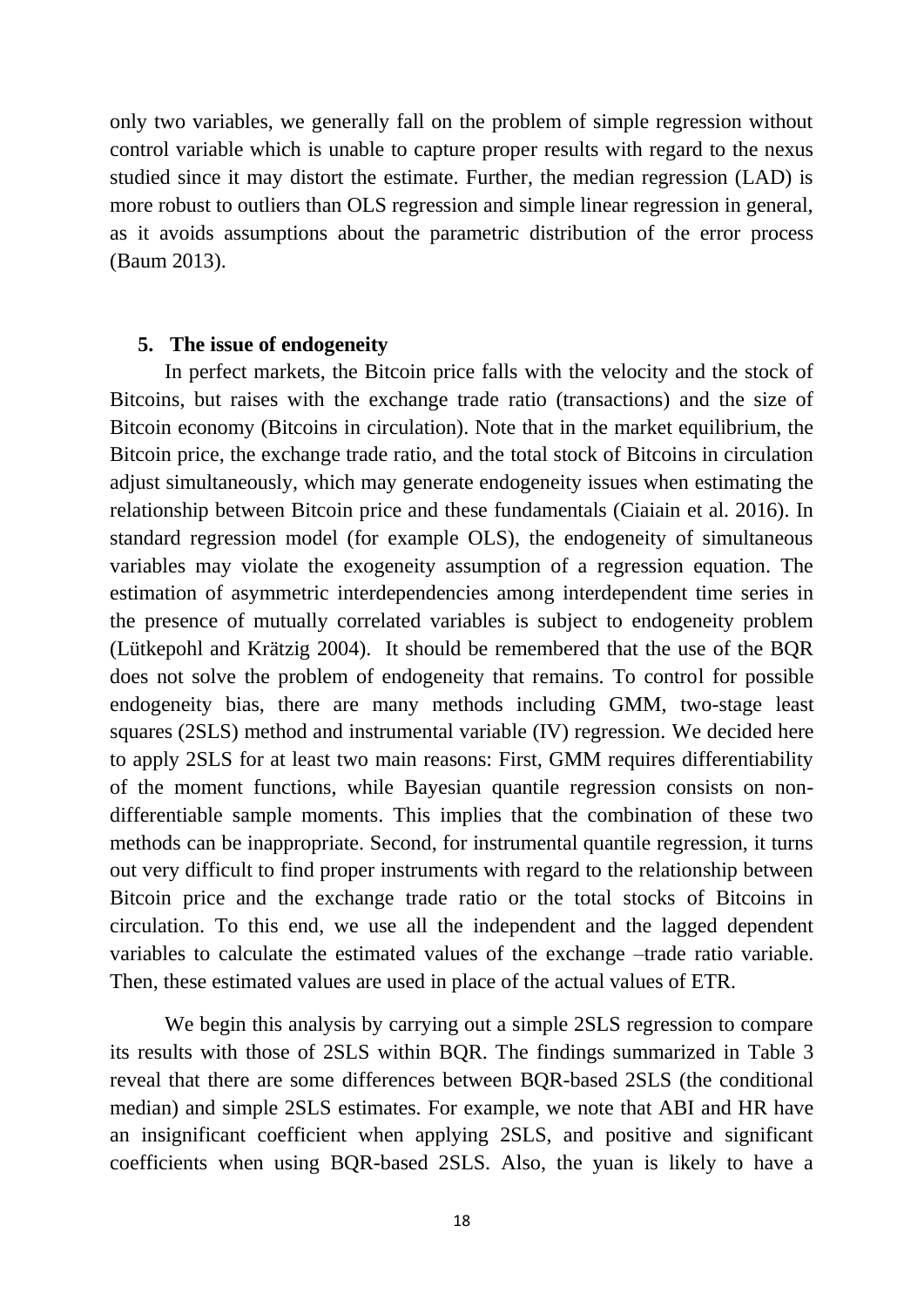negative impact on BPI when considering 2SLS results, while it have no effect when using BQR-based 2SLS.This dissimilarity can be partially due to the asymmetry of the conditional density and to the strong effect exerted on the least squares fit by the possible outlier observations in the sample.

By controlling for endogeneity, we note modest changes in the groups of Bitcoin determinants (Table 3). In particular, the uncertainty surrounding the Trump's victory (USV) joins the variables strongly explaining the Bitcoin's value when the market is at the bullish regime (first group, Table 2), and the intense fears over the announcement of demonetization in Venezuela (ABV) joins the second group accounting for the variables pushing up the Bitcoin price when the market is at the normal state.

Using the Koenker and Xiao (2002), we note that the null hypothesis of equal slope is rejected at the conventional significance levels for all the cases, indicating that the slope coefficient of the different Bitcoin determinants differs at the various parts of the return distribution.

|                     | Quantile | Coefficient                                           | Prob.  |
|---------------------|----------|-------------------------------------------------------|--------|
| <b>2SLS Results</b> |          |                                                       |        |
| 2SLS(VC)            |          | $-0.10496$                                            | 0.1078 |
| 2SLS(ETR)           |          | 0.20672                                               | 0.3945 |
| 2SLS(GP)            |          | $-0.00243*$                                           | 0.0595 |
| 2SLS(ABI)           |          | 0.06974                                               | 0.1148 |
| 2SLS(ABV)           |          | 0.07892*                                              | 0.0836 |
| 2SLS(HR)            |          | 0.09425                                               | 0.2367 |
| 2SLS(Yuan)          |          | $-0.11842**$                                          | 0.0093 |
| 2SLS(BV)            |          | 0.2586                                                | 0.5411 |
| 2SLS(USV)           |          | 0.1439                                                | 0.8765 |
|                     |          | Fundamental, macroeconomic and financial determinants |        |
| VC                  | 0.100    | $-0.161937**$                                         | 0.0011 |
|                     | 0.200    | $-0.129492***$                                        | 0.0009 |
|                     | 0.300    | $-0.134944***$                                        | 0.0006 |
|                     | 0.400    | $-0.140194**$                                         | 0.0013 |
|                     | 0.500    | $-0.118532$                                           | 0.1064 |
|                     | 0.600    | $-0.118536$                                           | 0.1578 |
|                     | 0.700    | $-0.115900$                                           | 0.1683 |
|                     | 0.800    | $-0.111354$                                           | 0.1674 |
|                     | 0.900    | $-0.177685$                                           | 0.1595 |
| <b>ETR</b>          | 0.100    | 0.490723                                              | 0.1696 |
|                     | 0.200    | 0.338552                                              | 0.1626 |

*Table 3. The Bayesian quantile regression results after controlling for endogeneity bias*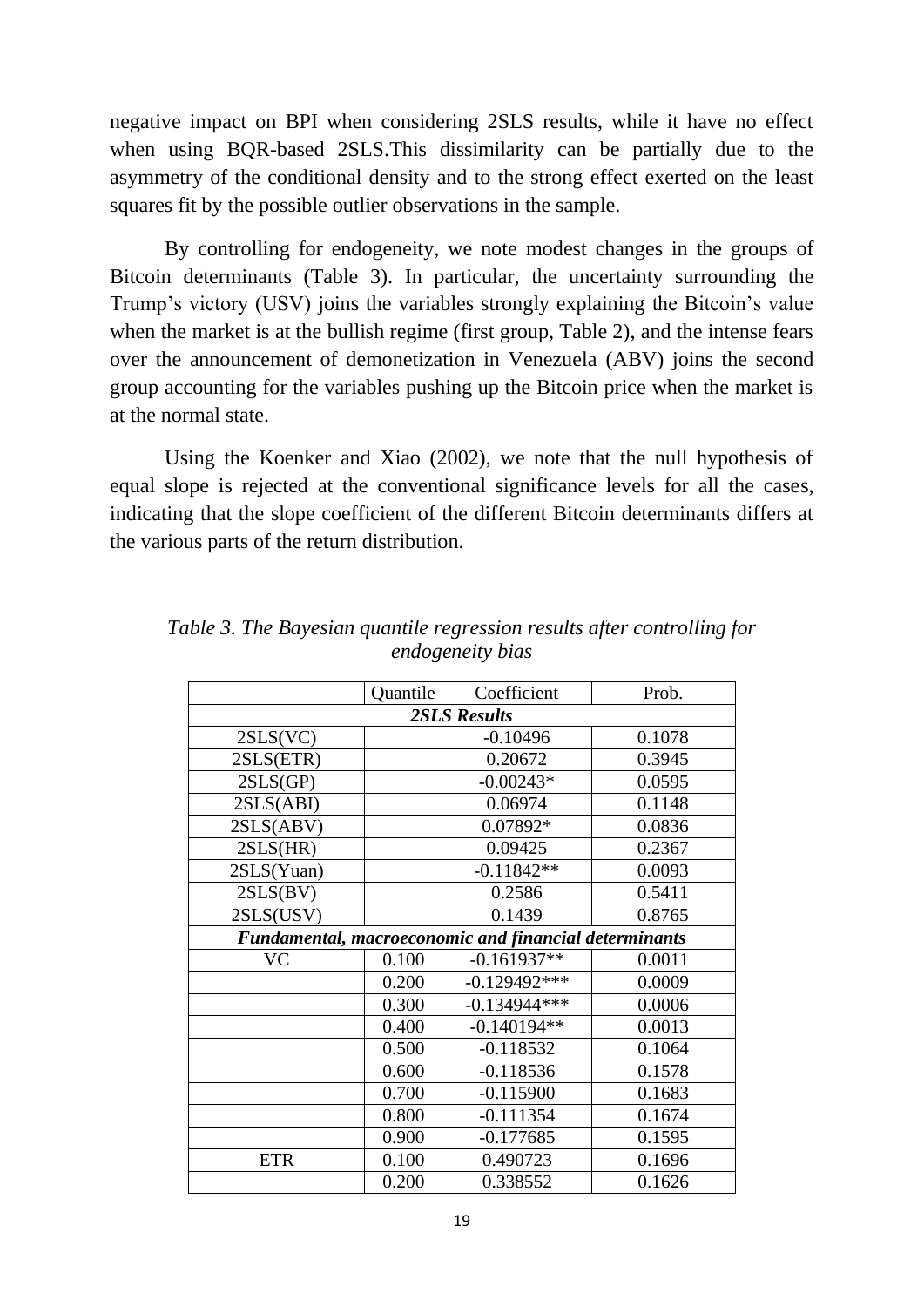|                          | 0.300 | 0.456242           | 0.9232 |  |
|--------------------------|-------|--------------------|--------|--|
|                          | 0.400 | $-0.315345$        | 0.9792 |  |
|                          | 0.500 | 0.289688           | 0.6562 |  |
|                          | 0.600 | $-0.024949$        | 0.7197 |  |
|                          | 0.700 | 0.401490           | 0.3006 |  |
|                          | 0.800 | $0.377211**$       | 0.0064 |  |
|                          | 0.900 | 0.414345*          | 0.0158 |  |
| <b>GP</b>                | 0.100 | $-0.007395*$       | 0.0682 |  |
|                          | 0.200 | 0.082668           | 0.8870 |  |
|                          | 0.300 | $-0.005958$        | 0.9906 |  |
|                          | 0.400 | $-0.005325$        | 0.2243 |  |
|                          | 0.500 | $-0.001916*$       | 0.0614 |  |
|                          | 0.600 | $-0.583889$        | 0.2492 |  |
|                          | 0.700 | $-0.000285**$      | 0.0011 |  |
|                          | 0.800 | $-0.654508$        | 0.1544 |  |
|                          | 0.900 | $-0.987736$        | 0.1202 |  |
|                          |       | <b>Speculation</b> |        |  |
| ABI                      | 0.100 | 0.058608***        | 0.0002 |  |
|                          | 0.200 | $0.013217***$      | 0.0000 |  |
|                          | 0.300 | 0.108062           | 0.1178 |  |
|                          | 0.400 | $0.020718***$      | 0.0004 |  |
|                          | 0.500 | 0.044954 ***       | 0.0001 |  |
|                          | 0.600 | 0.082477***        | 0.0005 |  |
|                          | 0.700 | $0.065346**$       | 0.0013 |  |
|                          | 0.800 | $0.112214***$      | 0.0009 |  |
|                          | 0.900 | $0.117603**$       | 0.0010 |  |
| <b>ABV</b>               | 0.100 | 0.080659           | 0.8564 |  |
|                          | 0.200 | $-0.284721$        | 0.9913 |  |
|                          | 0.300 | 0.155379**         | 0.0056 |  |
|                          | 0.400 | 0.169802**         | 0.0048 |  |
|                          | 0.500 | 0.105933           | 0.5032 |  |
|                          | 0.600 | $-0.234585$        | 0.4713 |  |
|                          | 0.700 | 0.213110           | 0.1985 |  |
|                          | 0.800 | 0.556073           | 0.2356 |  |
|                          | 0.900 | 0.923938           | 0.1475 |  |
| <b>Technical drivers</b> |       |                    |        |  |
| <b>HR</b>                | 0.100 | $0.123709*$        | 0.0571 |  |
|                          | 0.200 | $0.105017**$       | 0.0022 |  |
|                          | 0.300 | 0.066098           | 0.2521 |  |
|                          | 0.400 | 0.095723*          | 0.0249 |  |
|                          | 0.500 | 0.068729**         | 0.0064 |  |
|                          | 0.600 | 0.080520           | 0.1772 |  |
|                          | 0.700 | 0.238222           | 0.1112 |  |
|                          | 0.800 | 0.288278           | 0.1421 |  |
| The 2016 events          |       |                    |        |  |
| Yuan                     | 0.100 | $-0.167209$        | 0.1567 |  |
|                          | 0.200 | $-0.122168$        | 0.1549 |  |
|                          | 0.300 | $-0.122519$        | 0.1963 |  |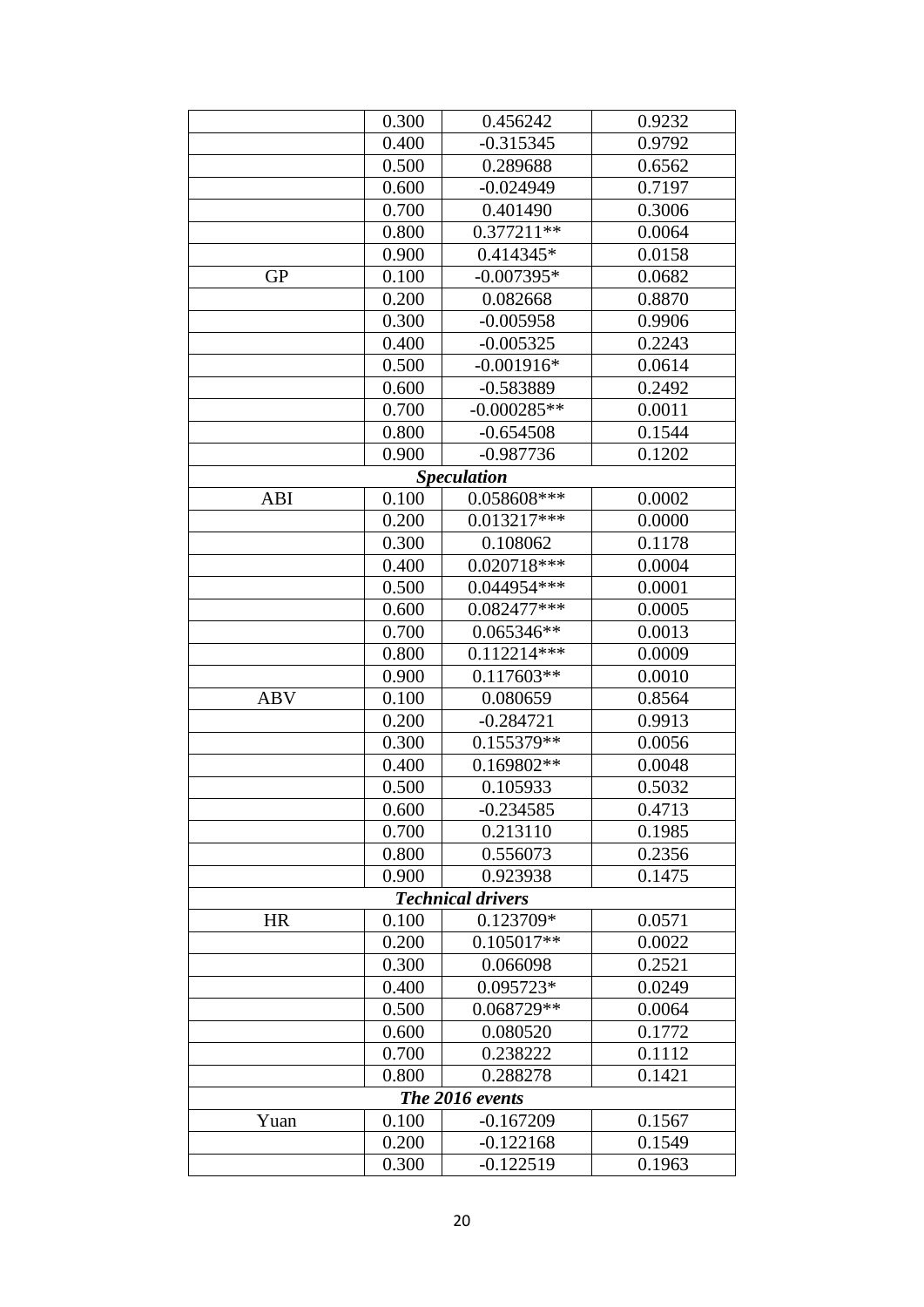|                              | 0.400      | $-0.146701$   | 0.2341 |  |
|------------------------------|------------|---------------|--------|--|
|                              | 0.500      | $-0.167072$   | 0.2576 |  |
|                              | 0.600      | $-0.173128*$  | 0.0145 |  |
|                              | 0.700      | $-0.171860*$  | 0.0206 |  |
|                              | 0.800      | $-0.183776*$  | 0.0183 |  |
|                              | 0.900      | $-0.192882*$  | 0.0100 |  |
| <b>BV</b>                    | 0.100      | 0.248498      | 0.8951 |  |
|                              | 0.200      | 1.004760      | 0.9670 |  |
|                              | 0.300      | 1.088995      | 0.9968 |  |
|                              | 0.400      | 0.529520      | 0.8984 |  |
|                              | 0.500      | 0.346673      | 0.9968 |  |
|                              | 0.600      | $0.105373**$  | 0.0023 |  |
|                              | 0.700      | 0.130680      | 0.7864 |  |
|                              | 0.800      | $0.104290**$  | 0.0096 |  |
|                              | 0.900      | 0.155169*     | 0.0289 |  |
| <b>USV</b>                   | 0.100      | 0.211360      | 0.9914 |  |
|                              | 0.200      | 0.208108      | 0.9276 |  |
|                              | 0.300      | 0.194220      | 0.9751 |  |
|                              | 0.400      | 0.181202      | 0.9533 |  |
|                              | 0.500      | 0.183290      | 0.9974 |  |
|                              | 0.600      | 0.188873      | 0.1007 |  |
|                              | 0.700      | $0.101502***$ | 0.0004 |  |
|                              | 0.800      | 0.188931      | 0.1167 |  |
|                              | 0.900      | $0.116032**$  | 0.0083 |  |
| $\mathsf C$                  | 0.100      | 5.146855      | 0.3067 |  |
|                              | 0.200      | 4.983597      | 0.8878 |  |
|                              | 0.300      | 5.986939      | 0.8917 |  |
|                              | 0.400      | 6.986641      | 0.7699 |  |
|                              | 0.500      | 7.219691      | 0.1773 |  |
|                              | 0.600      | 8.108894*     | 0.0132 |  |
|                              | 0.700      | 8.695493*     | 0.0238 |  |
|                              | 0.800      | 8.150009**    | 0.0081 |  |
|                              | 0.900      | 14.51538**    | 0.0023 |  |
| <b>ST</b>                    |            | $0.0325*$     |        |  |
| <b>SY</b>                    |            | 0.1567        |        |  |
| Koenker and Xiao (2002) test |            |               |        |  |
| $2SLS(VC)$ and BQR           | $0.0161*$  |               |        |  |
| 2SLS(ETR) and BQR            | 0.0098**   |               |        |  |
| $2SLS(GP)$ and BQR           | $0.0073**$ |               |        |  |
| 2SLS(ABI) and BQR            | $0.0113*$  |               |        |  |
| 2SLS(ABV) and BQR            | $0.0046**$ |               |        |  |
| 2SLS(HR) and BQR             | $0.0105*$  |               |        |  |
| 2SLS(Yuan) and BQR           | $0.0087**$ |               |        |  |
| $2SLS(BV)$ and BOR           | $0.0033**$ |               |        |  |

Notes: \*\*\*, \*\* and \* imply significance at the 1%, 5% and 10% levels, respectively; ST: Sargan-Hansen test; SY: Stock–Yogo weak identification test.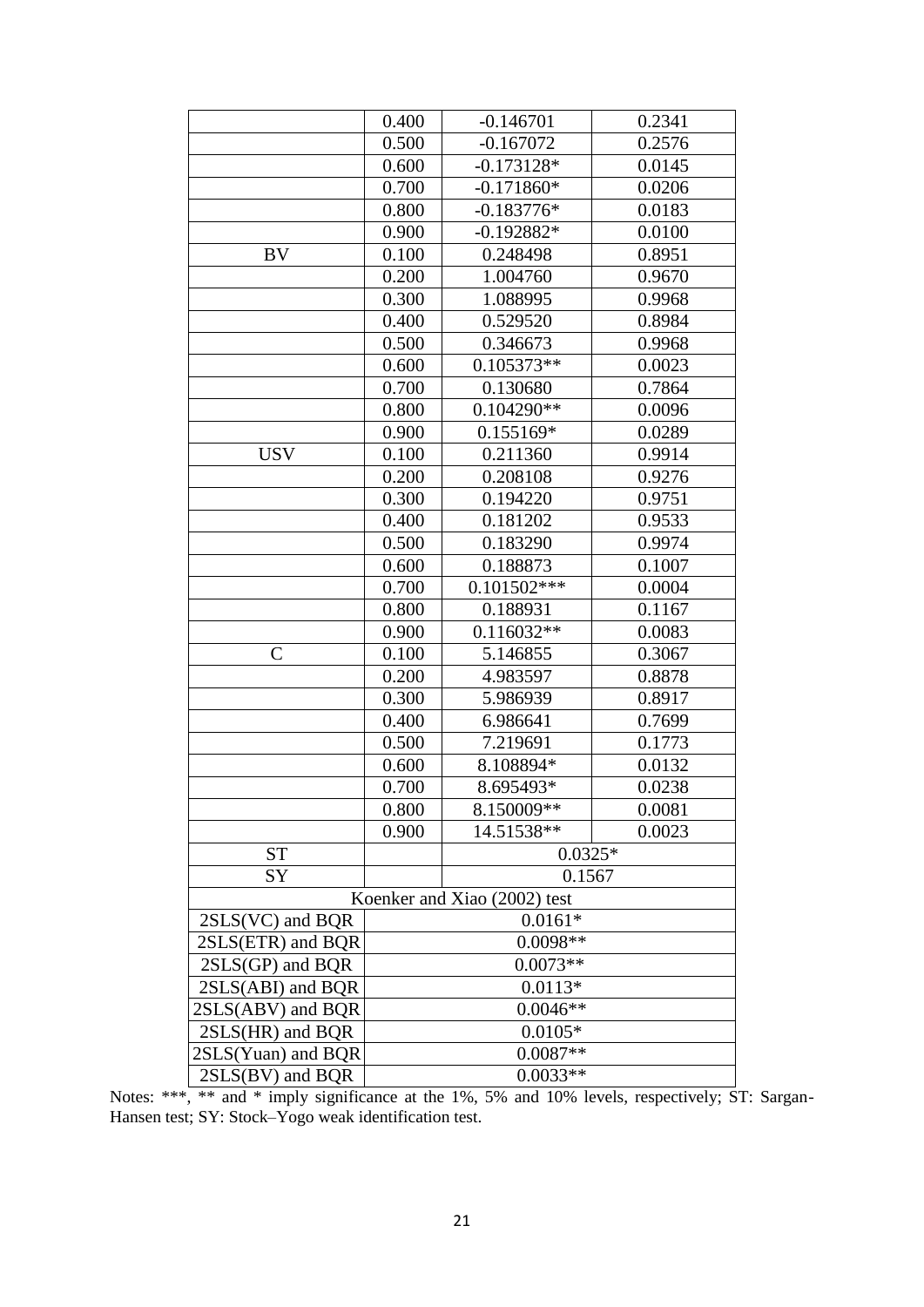### **6. Concluding remarks**

**.** 

Since its creation in 2009, particular attention has been given to Bitcoin. Despite its popularity and gradual worldwide acceptance, most people are still confused as to what a Bitcoin actually is. The status of Bitcoin as an alternative currency, transactions tool or a speculative bubble is still subject to on-going debate. We were therefore compelled to revisit the issue of the determinants of Bitcoin price from larger perspective. Here, we contribute to the existing literature by searching the potential contributors of Bitcoin prices ranging from fundamental, macroeconomic, financial, speculative and technical sources to the most marked events of 2016. For this purpose, we apply a Bayesian quantile regression model while controlling for endogeneity bias. This technique is used for inference about the dynamic interdependencies between quantiles of the response distribution and available covariates.

The BQR results stretch out some relationships, which could have been difficult to detect using standard econometric methods (OLS, LAD or 2SLS). In particular, three main groups of Bitcoin determinants were found. The first group contains the most influential Bitcoin drivers when the market is at its bull state (the use of Bitcoin in trade and the yuan deterioration and the uncertainty surrounding the Brexit and India's demonetization). The second group is formed by the Bitcoin fundamentals when the market is at its normal mode (the uncertainty surrounding the 2016 U.S. presidential elections).The third group accounts for Bitcoin fundamentals when the market is at its bear state (the velocity of bitcoins, the gold price, the increased fears over the Venezuelan demonetization and the hash rate). Potentially, the Bitcoin fundamentals were also ranged from the least influential (the difficulty level of Bitcoin mining and the gold price) to the most influential contributors (the fundamental and speculative sources and the 2016 events).

Currently, the legal status of Bitcoin in many nations across the globe becomes known<sup>7</sup> (Figure B, Appendix), and many large companies are accepting bitcoins as a legitimate source of funds $8$ . As demand increases and supply shortens, the Bitcoin price rises. We also deduce that Bitcoin and the dynamics of gold are likely to be moderately interdependent in bearish regimes; such dependence is expected as both assets are considered as safe haven in times of chaos.

 $<sup>7</sup>$  Figure B indicates that the rate of Bitcoin adoption becomes greater in 2016. While several nations</sup> are permitted to make payments in Bitcoin, there exist also other countries around the world are still keeping a close eye on this digital currency.

<sup>&</sup>lt;sup>8</sup> 8912 businesses are referenced on coinmap on April 2017; more details are available in the following link: https://coinmap.org/#/world/50.80593473/-50.53710938/3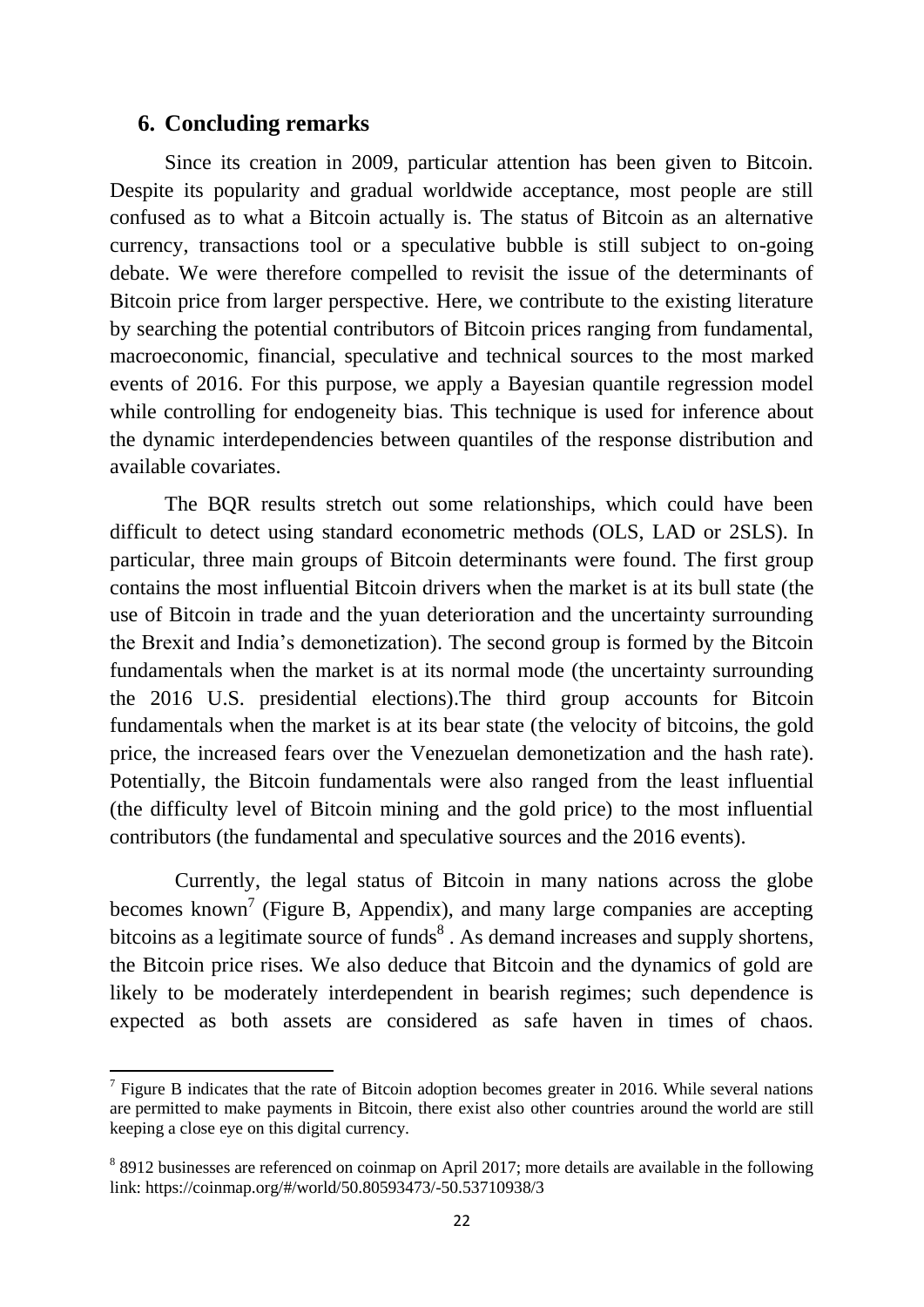Furthermore, the Bitcoin prices increase with the growing interest to this cryptocurrency (i.e. speculation). Due to the much-publicized and vexed demonetization policy enforced by Indian and Venezuelan governments and the restricted movement of capital outside, Bitcoin has presented an attractive option to get a hold of cash. We further document that the Bitcoin price's surge motivates users to become miners. Interestingly, there are beliefs that events happening on 2016 are mainly behind the recent Bitcoin's bullish run. Our findings confirm this expectation by showing that the fears over the continued deterioration of yuan against U.S. dollar have pushed Chinese traders and investors to place their bets and investments in Bitcoin. In addition, the anxieties over the Brexit and 2016 U.S. presidential elections outcomes have encouraged investors to seek a secure alternative, contributing positively to the price of Bitcoin.

Although the Bitcoin's climb in response to the 2016 global uncertainties underscores a confidence in Bitcoin as a safe haven, hedge and an alternative currency, experts are still reluctant to give this volatile virtual currency such status. Investors and traders are generally interested in hedges that mitigate the volatility of their portfolio, but also they are likely interested in buying some sort of insurance against extreme tail events. Bitcoin has several properties that make it a very interesting asset in both cases. Currently, the loss of faith in the stability of banking system and the future economic security worsened, and market uncertainty heightened across the globe. However, Bitcoin which lives outside the confines of a single country's politics has profited from the recent ongoing volatility. These properties may justify that Bitcoin serves as a hedge in turbulent times. But from a legal perspective, Bitcoin does not appear to share the characteristics of traditional safe-haven investments<sup>9</sup>. Even though Bitcoin is a liquid asset even in times of market upheaval, it is a high-risk, volatile and speculative investment. The Bitcoin market is also too narrow and not mature enough to be integrated into global financial markets.

Last but not least, we demonstrate the importance to look beyond the average correlation, and to keep up with the market' behavior (bullish, normal or bearish states) when analyzing the determinants of Bitcoin price.

**.** 

<sup>&</sup>lt;sup>9</sup> When market turmoil arises, investors are known to sell "risky" assets and buy "safer" assets, also known as "flights to safety" (Baele et al. 2015)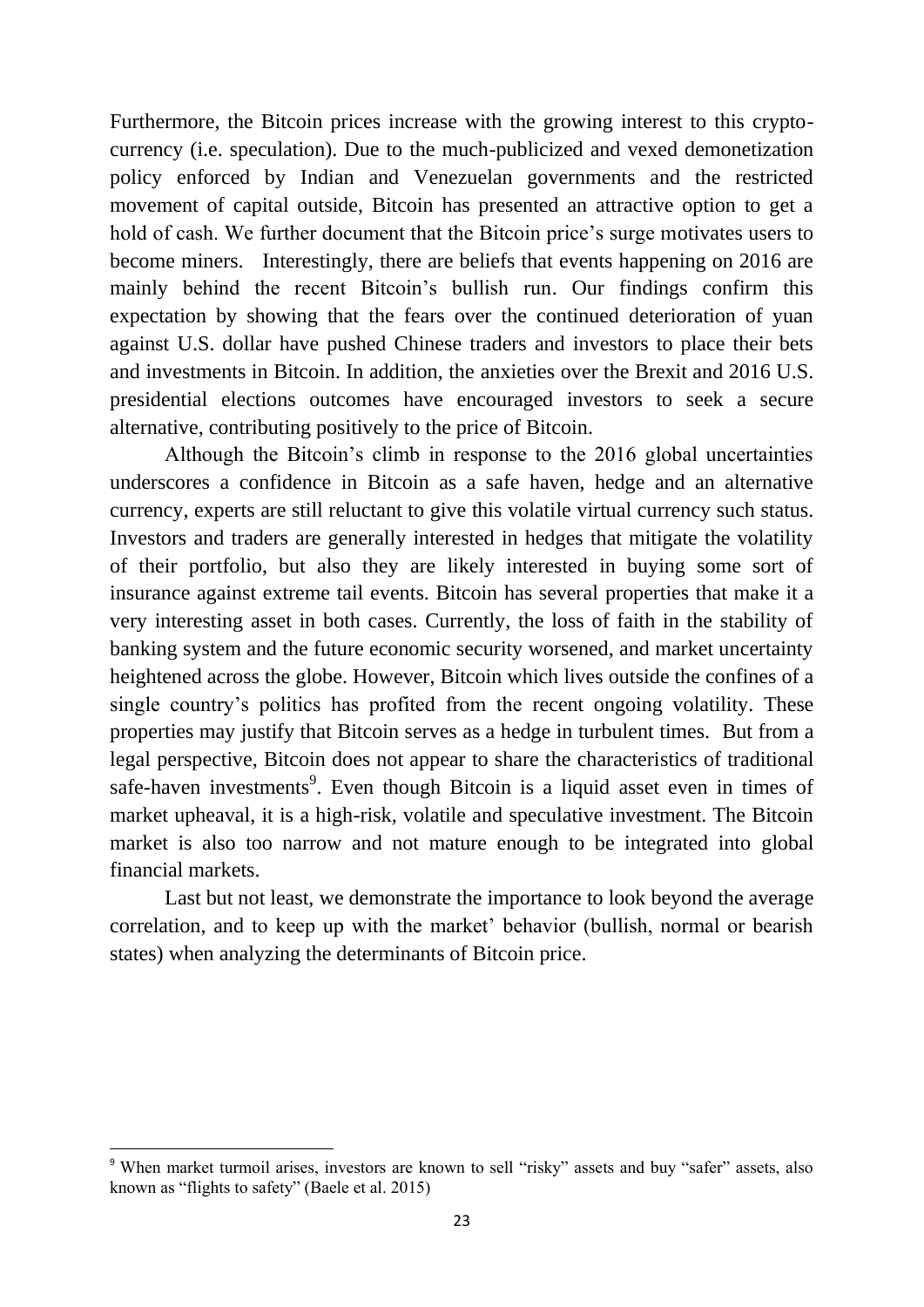#### **References**

- Baele, L., Bekaert, G., Inghelbrecht, K. and Wei, M., (2015). 'Flights to Safety'. Working Paper.
- Balcilar, M., Bouri, E., Gupta, R., and Roubaud, D., (2017). Can Volume Predict Bitcoin Returns and Volatility? A Quantiles-Based Approach. Economic Modelling 64, 74-81.
- Baur, D. G., Lee, A. D. and Hong, K. (2015). Bitcoin: Currency or Investment?.Available at SSRN 2561183.
- Baum, C.F. (2013). Quantile regression. EC 823 : Applied Econometrics. Boston College.
- Benoit D-F., Poel, V-D. (2012). Binary quantile regression: a bayesian approach based on the asymmetric Laplace distribution. Journal of Applied Econometrics 27, pp. 1174 – 1188.
- Bouoiyour, J. and Selmi, R. (2015). What Does Bitcoin Look Like? Annals of Economics and Finance 16(2): 449-492.
- Bouoiyour, J., Selmi, R., Tiwari, A-K. and Olayeni, O-R., (2016). [What drives](https://ideas.repec.org/a/ebl/ecbull/eb-16-00311.html)  [Bitcoin price?](https://ideas.repec.org/a/ebl/ecbull/eb-16-00311.html) [Economics Bulletin](https://ideas.repec.org/s/ebl/ecbull.html) 36(2): 843-850.
- Bouri, E., Azzi, G. and Dyhrberg, A. (2016). On the return-volatility relationship in the Bitcoin market around the price crash of 2013 (No. 2016-41). Economics Discussion Papers.
- Bouri, E., Gupta, R., Tiwari, A., and Roubaud, D., (2017). Does Bitcoin Hedge Global Uncertainty? Evidence from Wavelet-Based Quantile-in-Quantile Regressions. Finance Research Letters, Forthcoming.
- Buchholz, M, Delaney, J, Warren, J, and Parker, J, (2012). Bits and Bets, Information, Price Volatility, and Demand for Bitcoin. Economics 312.

Available at:<http://www.bitcointrading.com/pdf/bitsandbets.pdf>

- Ciaian, P. Rajcaniova, M. and Kancs, D.A. (2016). The economics of BitCoin price formation. Applied Economics 48(19): 1799-1815.
- D'Haultfoeuille X. et Givord P. (2014). La régression quantile en pratique. Economie et Statistique, 471, 85-111.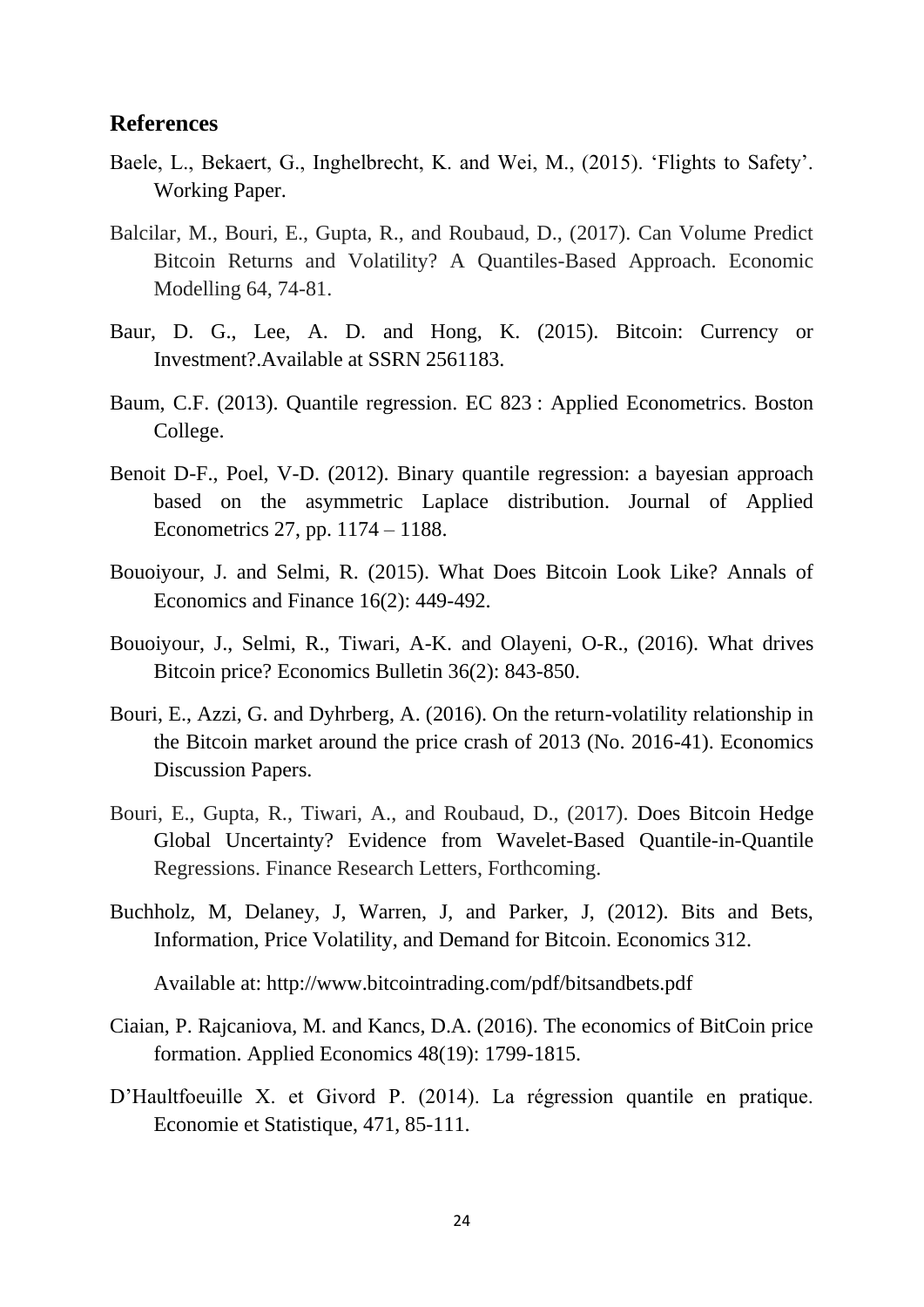- Dyhrberg, A.H. (2016). Hedging capabilities of Bitcoin. Is it the virtual gold? Finance Research Letters 16: 139-144.
- Eisl, A., Gasser, S. M. and Weinmayer, K. (2015). Caveat Emptor: Does Bitcoin Improve Portfolio Diversification?.Available at SSRN 2408997.
- Garcia, D., Tessone, C., Mavrodiev, P. and Perony, N. (2014). The digital traces of bubbles: feedback cycles between socio-economic signals in the Bitcoin economy. Journal of the Royal Society Interface 11(99): 1-8.
- Glaser, F., Zimmermann, K., Haferkorn, M., Weber, M. C. and Siering, M. (2014).Bitcoin-Asset or Currency? Revealing Users' Hidden Intentions.
- Koenker, R., and Bassett, G. J. (1978). Regression quantiles. Econometrica, 46, 33– 50.
- Koenker, R., and Hallock, K. F. (2001). Quantile regression. Journal of Economic Theory, 15, 143–156.
- Koenker, R., and Xiao, Z. (2002). Inference on the quantile regression process. Econometrica, 70(4), pp. 1583-1612.
- Koenker, R. (2005). Quantile regression. Cambridge.
- Kottas, A. and Gelfand, A.E. (2001). Bayesian semiparametric mdeian regression modeling. J. Amer. Statist. Assoc. 96, 1458–1468. MR1946590
- Kristoufek, L., (2013). Bitcoin meets Google Trends and Wikipedia: Quantifying the relationship between phenomena of the Internet era. Scientific Reports 3 (3415): 1-7.
- Lütkepohl, H., and Krätzig, M., (2004). Applied Time Series Econometrics. Cambridge: Cambridge University Press. doi:10.1017/cbo9780511606885.
- Lum, K. and Gelfand, A. (2012). Spatial quantile multiple regression using the asymmetric Laplace process. Bayesian Analysis 7, 1–24.
- Mark, K.L., Peng, P., Yiu, K.F.C. and Li, L.K. (2013). Multi-dimensional complexvalued Gabor wavelet networks. [Mathematical and Computer Modelling](http://www.sciencedirect.com/science/journal/08957177) 58: 1755-1768.
- Popper, N. (2015). Digital gold: The untold story of Bitcoin. London: Penguin.
- Yermack, D. (2013). Is Bitcoin a real currency? An economic appraisal. NBER working paper n° 19747.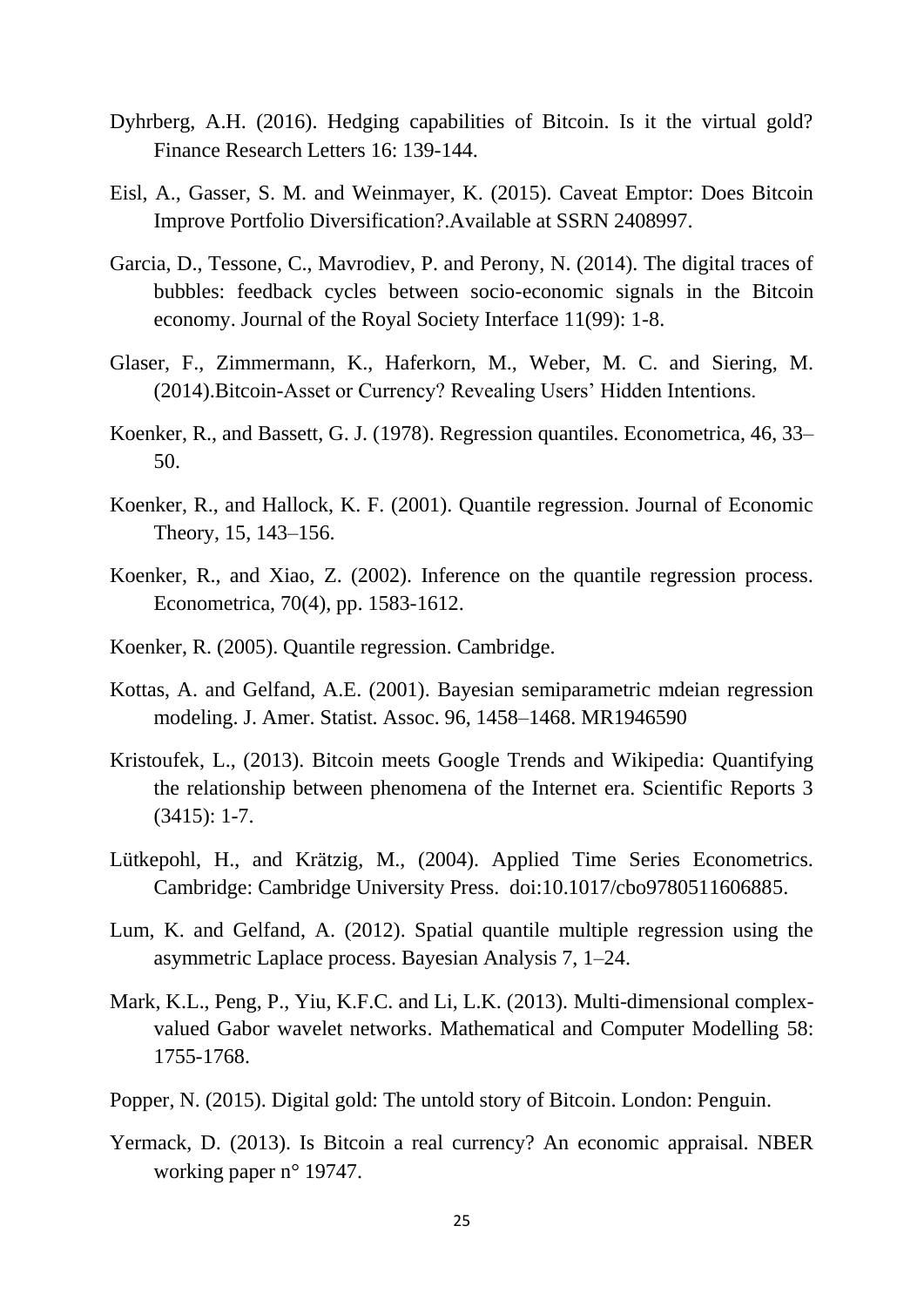# **Appendix**



*Figure A. Simple regression of Bitcoin price on its fundamentals*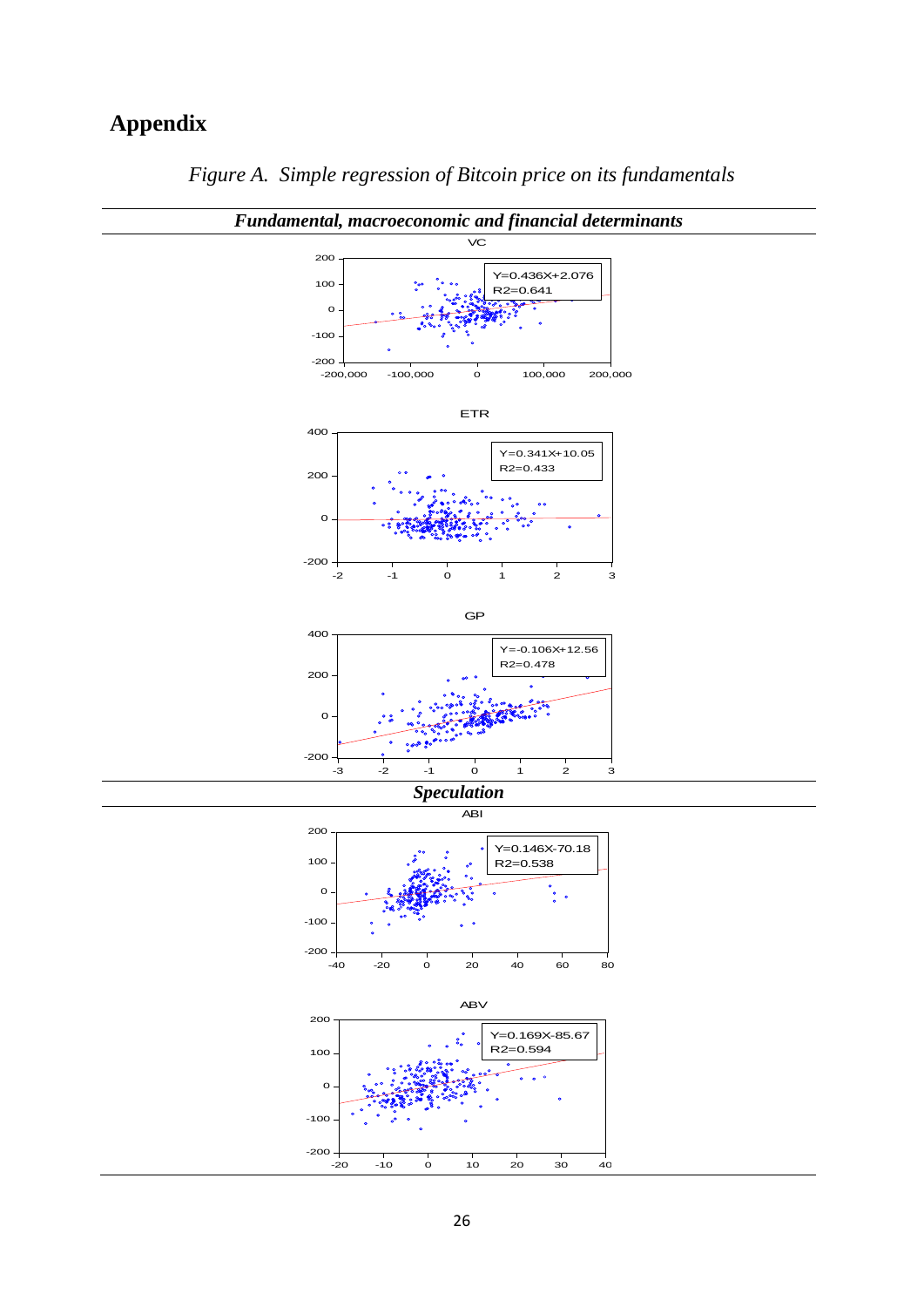